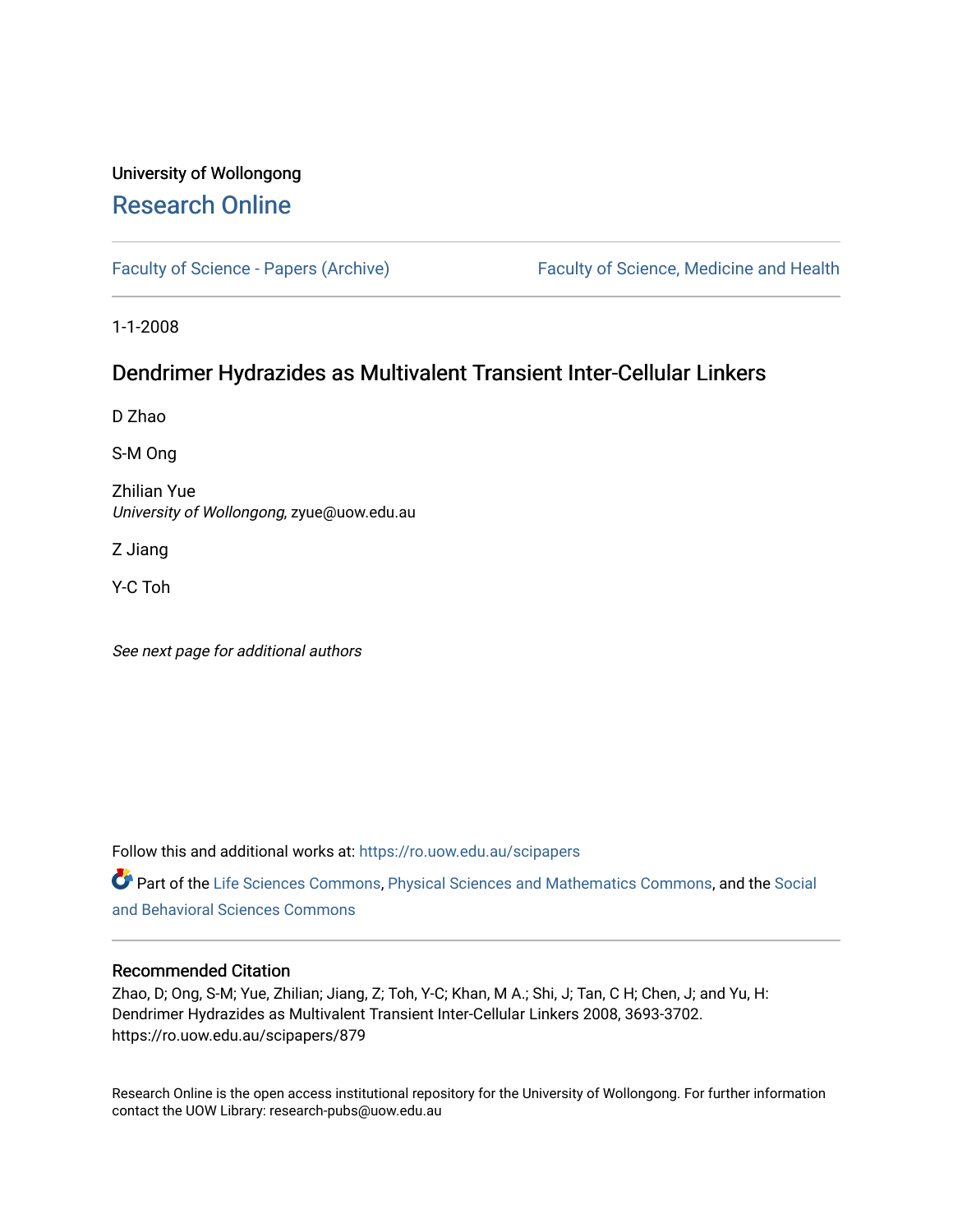# Dendrimer Hydrazides as Multivalent Transient Inter-Cellular Linkers

## **Abstract**

Three-dimensional (3D) multi-cellular aggregates (MCAs), as a model scaffold-free tissue construct, are useful for engineering cell-dense and matrix-poor tissues for repair and regeneration applications. To facilitate rapid MCA formation with high degrees of linker consistency and performance, we synthesized a class of dendrimer hydrazides with 8, 16 and 32 arms that can react with the aldehyde on the modified cell surfaces to form MCAs. DAB-AM-16 hydrazide with 32 arms demonstrated the best cell aggregation ability as compared to the dendrimer hydrazides with fewer arms, facilitating MCA formation at lower linker concentrations, minimizing cytotoxicity. Characterization of the MCAs formed with 2 μm of DAB-AM-16 hydrazide indicated that the cells proliferated well, maintained 3D cell-cell interaction and 3D cell morphology even as the inter-cellular linker gradually disappeared from the cell surfaces. Cells cultured as MCAs also demonstrated improved cell functions than the cells cultured in 2D monolayer. The dendrimer hydrazides would be a class of consistent, economical, and high performance multivalent transient inter-cellular linkers useful in forming scaffold-free 3D tissue constructs for soft-tissue engineering and regenerative medicine. © 2008 Elsevier Ltd. All rights reserved.

### Keywords

linkers, cellular, inter, dendrimer, transient, hydrazides, multivalent

### **Disciplines**

Life Sciences | Physical Sciences and Mathematics | Social and Behavioral Sciences

#### Publication Details

Zhao, D., Ong, S., yue, z., Jiang, Z., Toh, Y., Khan, M. A., Shi, J., Tan, C., Chen, J. & Yu, H. (2008). Dendrimer Hydrazides as Multivalent Transient Inter-Cellular Linkers. Biomaterials, 29 (27), 3693-3702.

#### Authors

D Zhao, S-M Ong, Zhilian Yue, Z Jiang, Y-C Toh, M A. Khan, J Shi, C H Tan, J Chen, and H Yu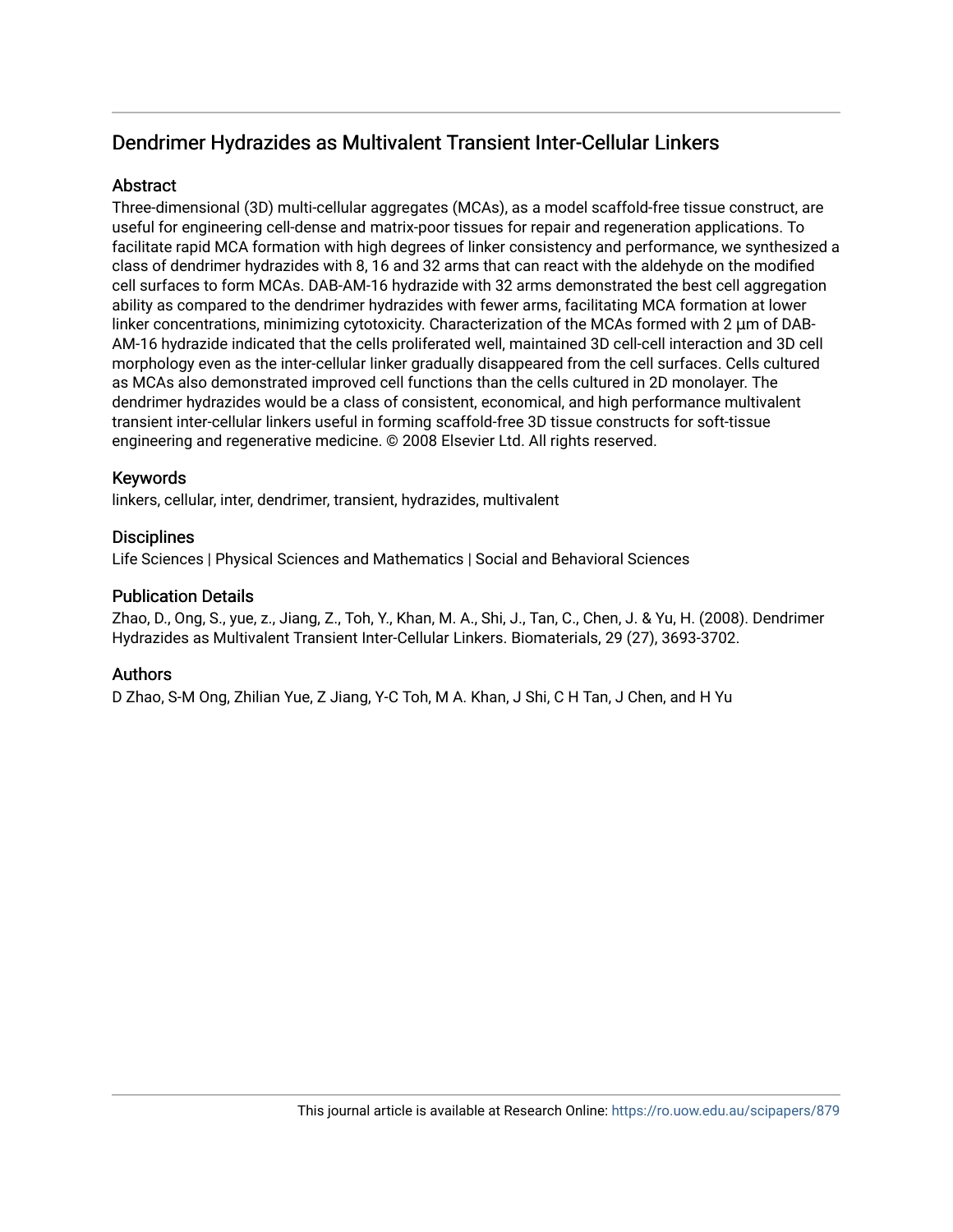#### **Dendrimer Hydrazides as Multivalent Transient Inter-Cellular Linkers**

Deqiang Zhao<sup>1,2</sup>, Siew-Min Ong<sup>1,3</sup>, Zhilian Yue<sup>1</sup>, Zhiyong Jiang<sup>4</sup>, Yi-Chin Toh<sup>1</sup>, Khan Majad<sup>1</sup>, Jiahua Shi<sup>4</sup>, Choon-Hong Tan<sup>4</sup>, J. Paul Chen<sup>2,5†</sup>, and Hanry Yu<sup>1,3, 6,7,8,9,</sup> 10†

- 1 Institute of Bioengineering and Nanotechnology, A\*STAR, The Nanos, #04-01, 31 Biopolis Way, Singapore 138669, Singapore;
- 2 Department of Chemical and Bio-molecular Engineering, Faculty of Engineering, National University of Singapore, 9 Engineering Drive 1, Singapore 117576;
- 3 NUS Graduate School for Integrative Sciences and Engineering, Centre for Life Sciences (CeLS) #05-01, 28 Medical Drive, Singapore 117456;
- 4 Department of Chemistry, Faculty of Science, National University of Singapore, 3 Science Drive 3, Singapore 117543;
- 5 Division of Environmental Science Engineering, Faculty of Engineering, National University of Singapore, 9 Engineering Drive 1, Singapore 117576;
- 6 Graduate Program in Bioengineering, Centre for Life Sciences (CeLS) #05-01, 28 Medical Drive, Singapore 117456;
- 7 Department of Physiology, Yong Loo Lin School of Medicine, #03-03, 2 Medical Drive, Singapore 117597, Singapore;
- 8 Singapore-MIT Alliance, E4-04-10, 4 Engineering Drive 3, Singapore 117576, Singapore;
- 9 NUS Tissue-Engineering Programme, DSO Labs, National University of Singapore, Singapore 117597, Singapore;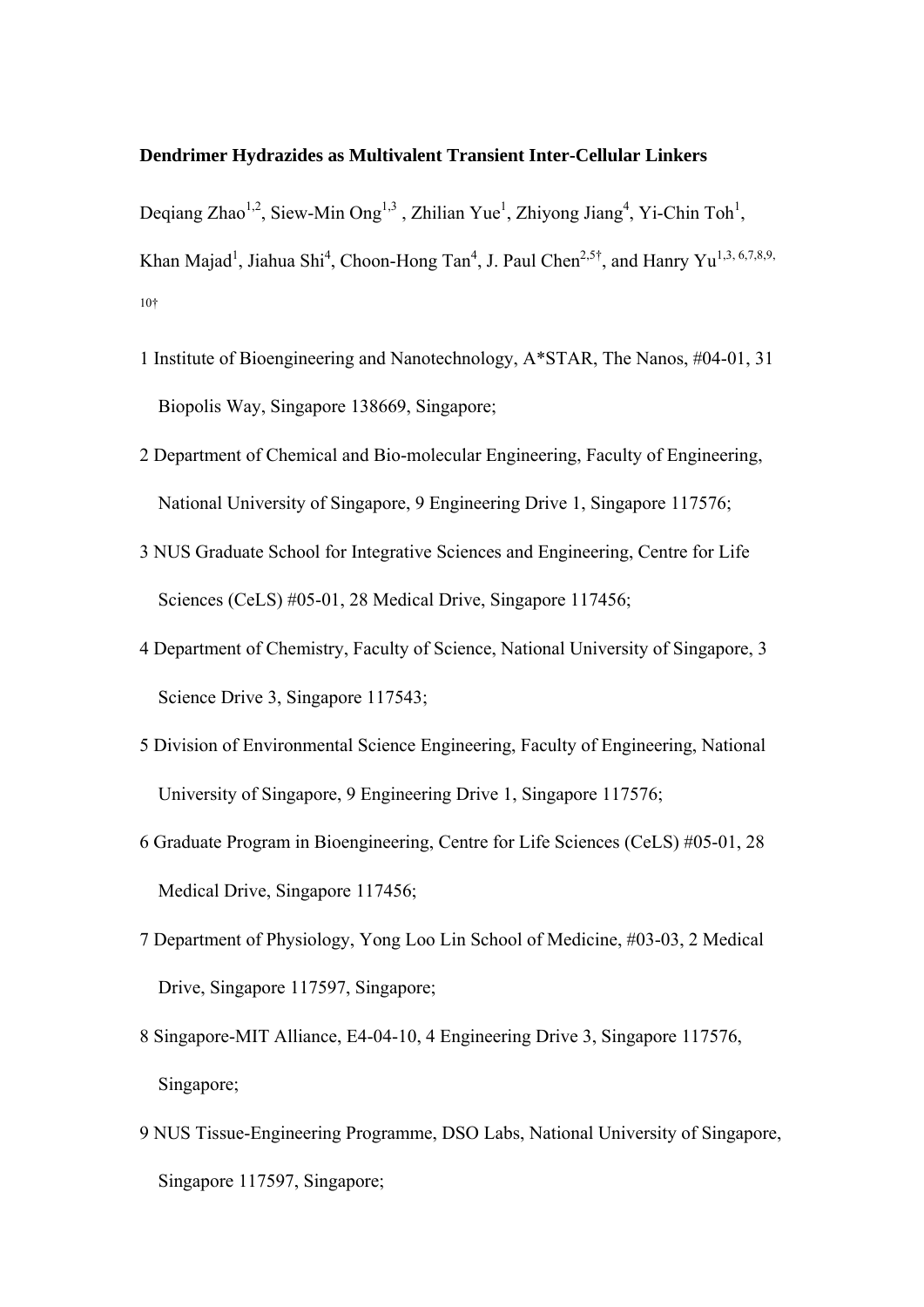10 Department of Haematology-Oncology, National University Hospital, Singapore

119074, Singapore;

† Corresponding authors: Tel: +65-65163466; Fax: +65-68727150

Emails: phsyuh@nus.edu.sg; [esecjp@nus.edu.sg](mailto:esecjp@nus.edu.sg)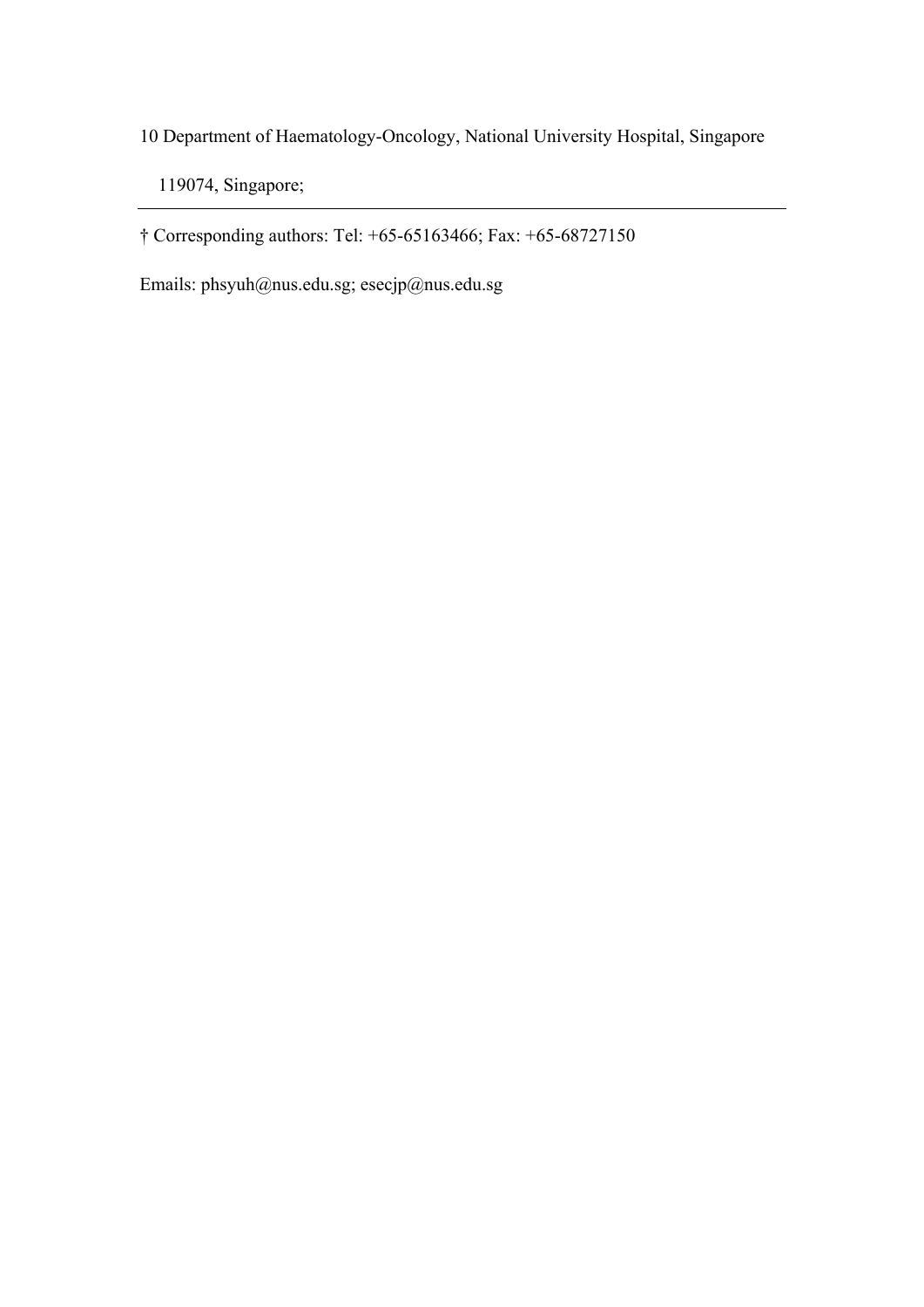#### **Abstract**

Three-dimensional (3D) multi-cellular aggregates (MCAs), as a model scaffold-free tissue construct, are useful for engineering cell-dense and matrix-poor tissues for repair and regeneration applications. To facilitate rapid MCA formation with high degrees of linker consistency and performance, we synthesized a class of dendrimer hydrazides with 8, 16 and 32 arms that can react with the aldehyde on the modified cell surfaces to form MCAs. DAB-AM-16 hydrazide with 32 arms demonstrated the best cell aggregation ability as compared to the dendrimer hydrazides with fewer arms, facilitating MCA formation at lower linker concentrations, minimizing cytotoxicity. Characterization of the MCAs formed with 2 µM of DAB-AM-16 hydrazide indicated that the cells proliferated well; maintained 3D cell-cell interaction and 3D cell morphology even as the inter-cellular linker gradually disappeared from the cell surfaces. Cells cultured as MCAs also demonstrated improved cell functions than the cells cultured in 2D monolayer. The dendrimer hydrazides would be a class of consistent, economical, and high performance multivalent transient inter-cellular linkers useful in forming scaffold-free 3D tissue constructs for soft-tissue engineering and regenerative medicine.

**Keywords**: tissue construct, cell glue, dendrimer, multivalent linker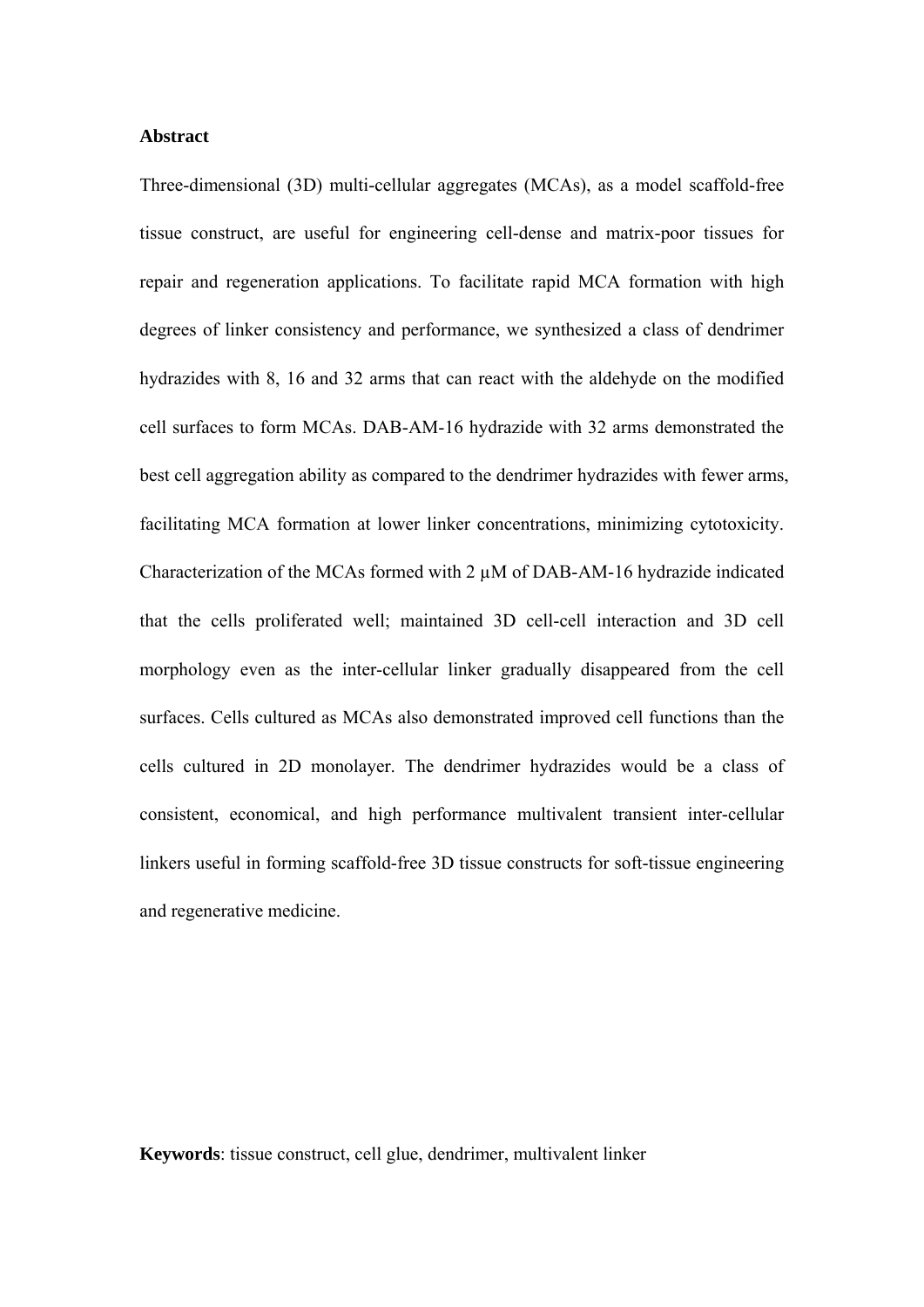#### **1. Introduction**

Classical tissue engineering uses scaffolds to culture cells and eventually forms tissue-like constructs [1, 2] for transplantation and other extra-corporeal applications [3]. While some tissues and organs such as cartilage have extensive extra-cellular matrices (ECM), internal organs such as liver, heart, and kidney are mostly cell-dense and ECM-poor; therefore engineering tissue constructs with minimal biomaterials and even as scaffold-free cellular constructs would be important to recapitulate the complex structure-functional relationship in these internal organs. Multi-cellular aggregates (MCAs) has been a model scaffold-free micro-tissue construct [4] that exhibits some tissue-like properties, such as 3D cell morphology, maintenance of 3D cell-cell and cell-ECM interactions, and improved cell viabilities and functions [5, 6]. MCAs have found applications in bio-artificial liver-assisted devices [7], organ printing [8], cartilage regeneration [9], wound healing [10], tumour modelling [11] and drug discovery [12]. MCAs can be formed in either stationary culture on special substrata, such as the non-adherent or positively-charged surfaces [13, 14], ligand-coated surfaces [15], and thermo-responsive polymeric surfaces [16]; or in suspension culture using orbital shaker [9], spinner flasks [17], rotating wall vessels [18], and hanging drops [19]. Both stationary and suspension cultures depend on cells' natural aggregation ability, thus requiring days to form MCAs. Polymeric scaffolds with cell binding moieties such as Arg–Gly–Asp (RGD) or Tyr-Ile-Gly-Ser-Arg (YIGSR) peptides [20, 21], ligand [22] or cell adhesion receptors [23] can be used to accelerate the MCA formation in suspension. Another approach to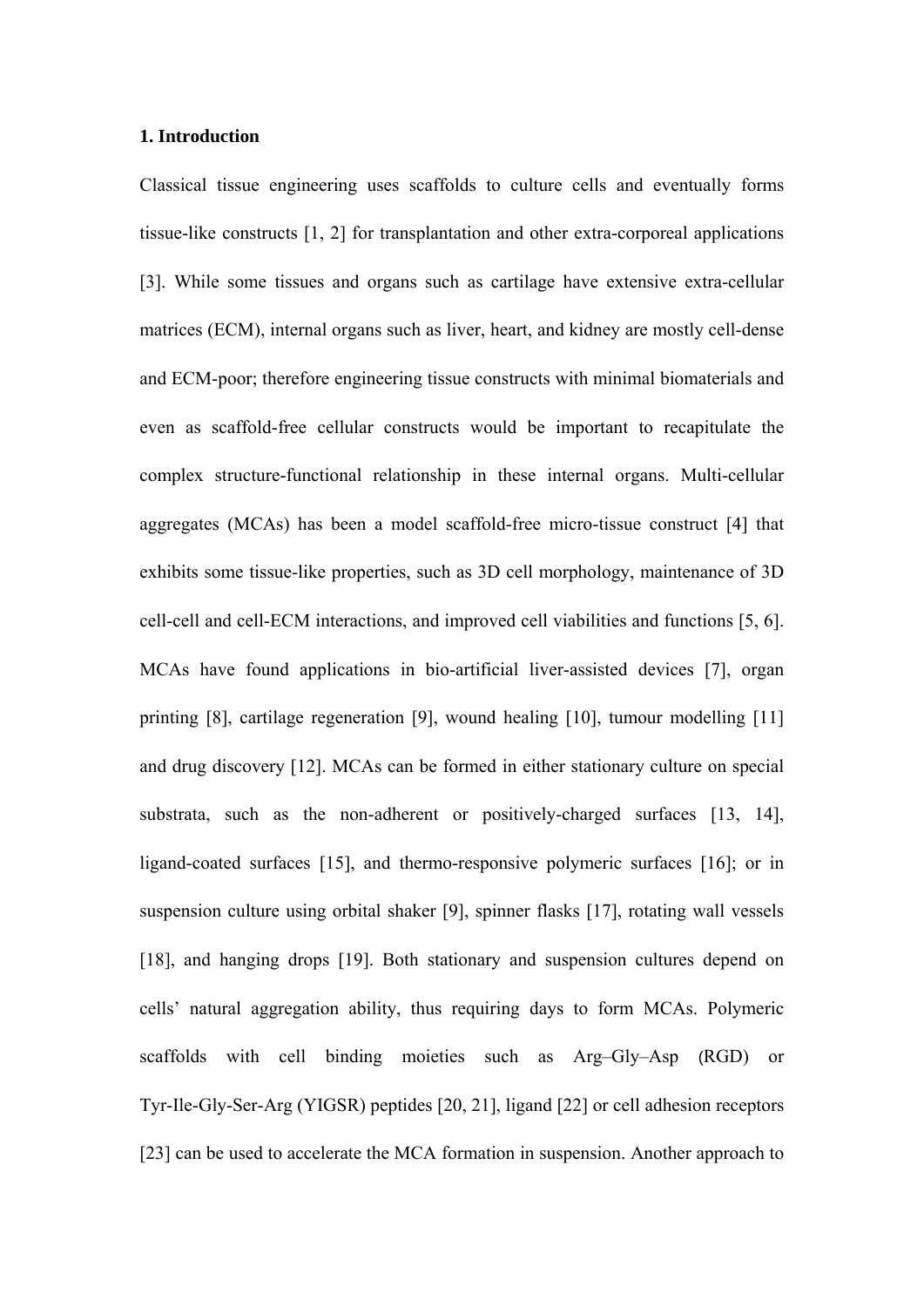facilitate MCA formation is to use synthetic linker molecules as "cell glues" [24-26]. Mammalian cells are surface engineered to present non-native functional groups, such as aldehyde [27], which can then react with the inter-cellular linkers, such as avidin-biotin-hydrazide [24, 25] or polyetheleneimine hydrazide (PEI-hydrazide) [26], to rapidly glue the cells into MCAs within hours [24, 25] or minutes [26]. However, these linkers either require multiple steps to form MCAs [24, 25], or exhibit heterogeneity and inconsistency in linker synthesis with a narrow window of linker concentration [26] for the formation of MCAs without compromising cell viability significantly.

It is therefore critical to develop inter-cellular linkers with high degrees of consistency, economy and performance that facilitate rapid MCA formation for large-scale applications [7-12]. The effective linker concentration for MCA formation must be low enough to minimize cytotoxicity; the synthesis process must be simple and consistent for cost and quality controls. Since many biological systems involve polyvalent molecular interactions [28], we hypothesize that a highly efficient inter-cellular linker should be multivalent, i.e. with multiple reactive functional groups (e.g. hydrazide) per linker molecule. Dendrimer is a multivalent molecule that allows functionalization of its multiple arms to confer many reactive functional groups per dendrimer molecule, while exhibiting low cytotoxicity [29]. We therefore functionalized a class of dendrimers with hydrazide functional groups (from 4 to 32 arms) and explored their suitability to form MCAs. DAB-AM-16 hydrazide with 32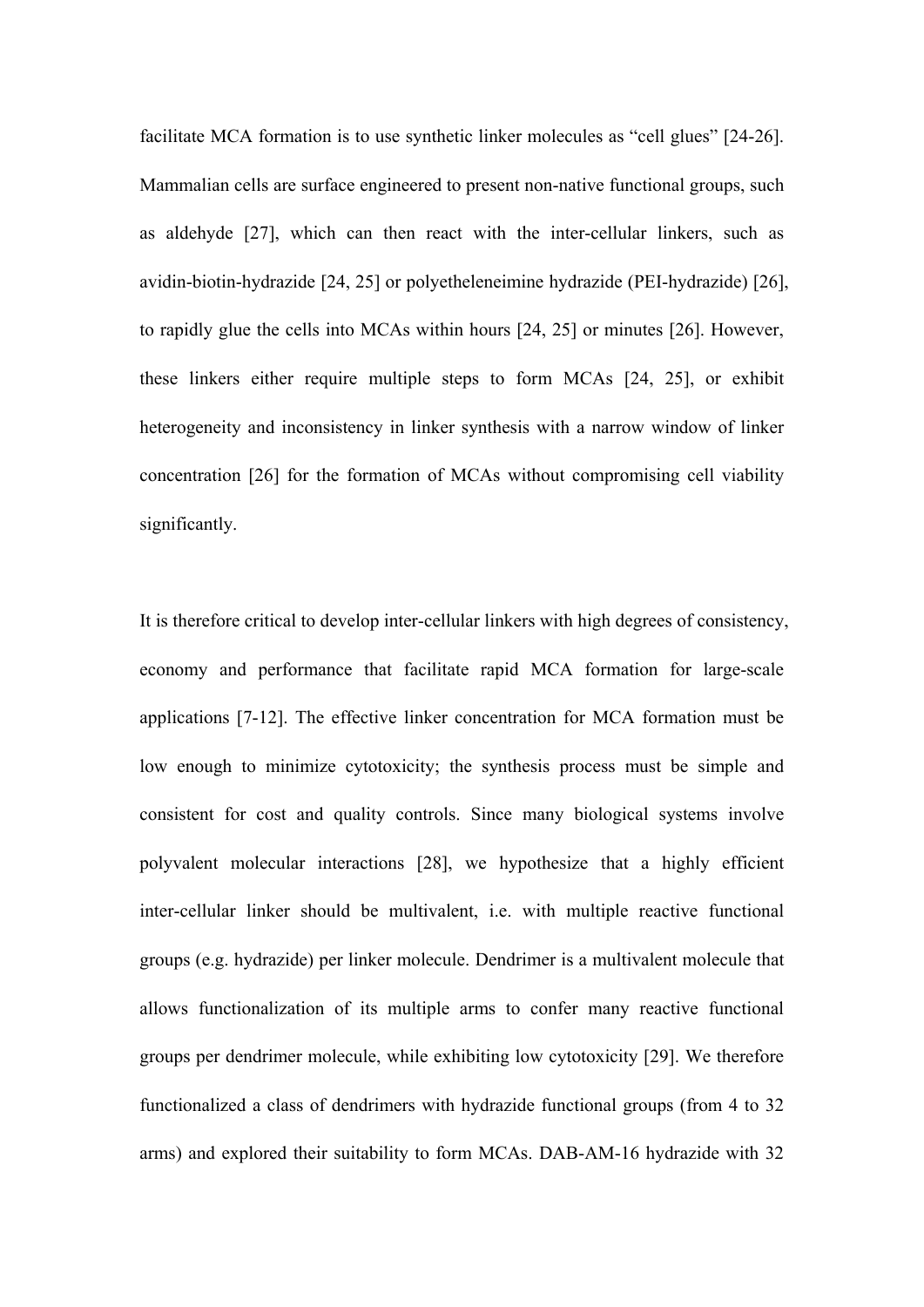arms demonstrated best efficiency to form MCAs (i.e., cell aggregation ability) than other dendrimer hydrazides with fewer arms. The high cell aggregation ability of the 32-arm dendrimer hydrazide allows MCA formation at less than 10 µM with negligible cytotoxicity. Cells in MCAs proliferated well; maintained 3D cell-cell interactions and 3D cell morphology with improved cellular functions, even as the bulk of inter-cellular linkers disappeared within 3 days. This dendrimer hydrazide inter-cellular linker would be very useful for forming scaffold-free 3D tissue constructs for soft-tissue engineering and regenerative medicine.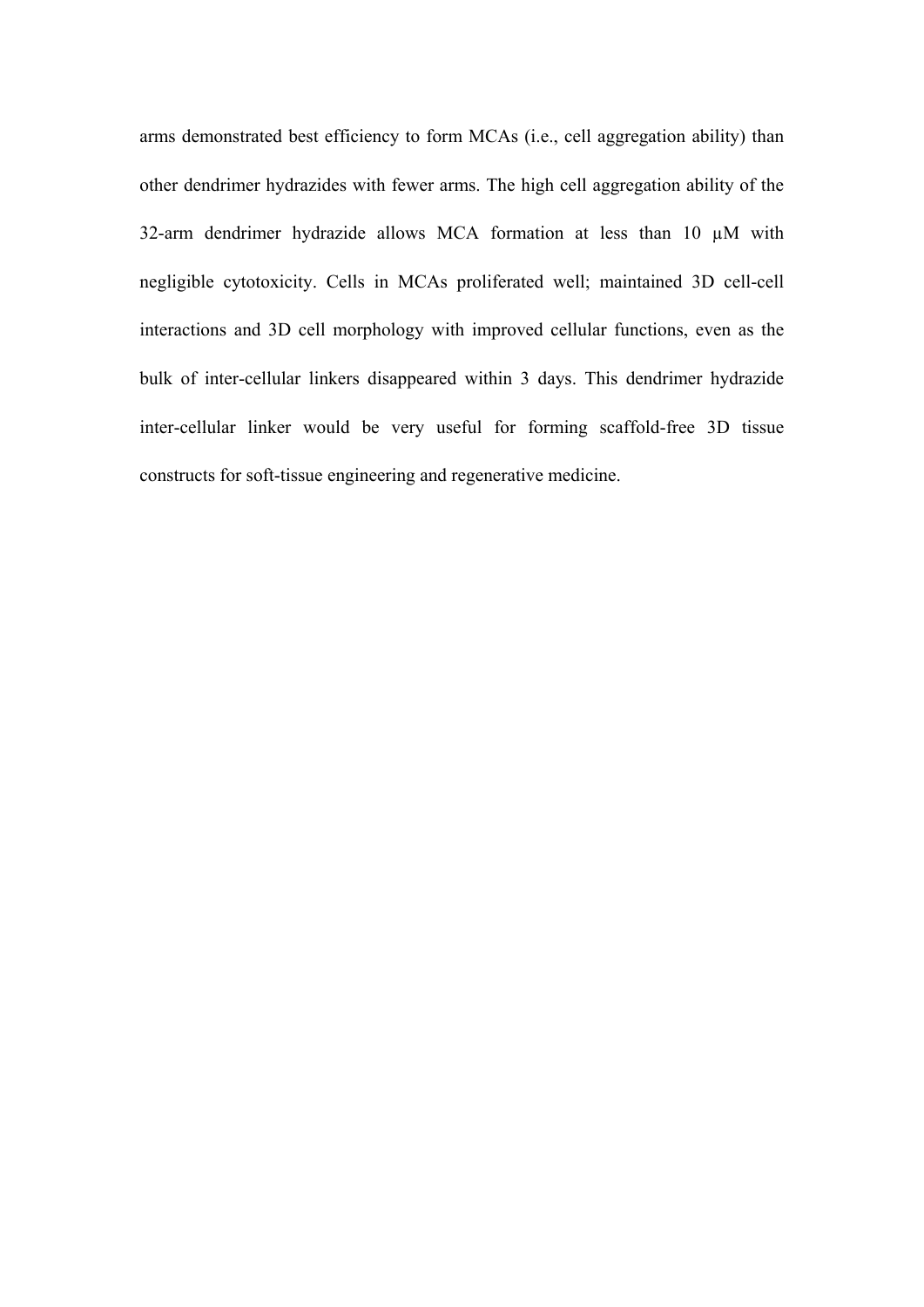#### **2. Materials and methods**

All reagents were purchased from Sigma-Aldrich unless otherwise stated.

#### *2.1 Cell culture*

HepG2 cells (ATCC, USA) were cultured in 75 cm<sup>2</sup> tissue culture flasks (Nunc, Denmark) in Dulbecco's Modified Eagle's Medium (DMEM) (GIBCO, Invitrogen, USA) supplemented with fetal calf serum (10 % ) (Hyclone, USA), 1.5 g/L glucose, penicillin (100 units/mL), 100 (µg/mL) streptomycin, sodium bicarbonate (1.3 g/L) and Hepes (1.2 g/L) (GIBCO, Invitrogen, USA) at 37  $^{\circ}$ C in a humidified environment with  $CO<sub>2</sub>$  (5 %).

#### *2.2 Synthesis of dendrimer hydrazides*

<sup>1</sup>H and <sup>13</sup>C NMR (nuclear magnetic resonance) spectra were recorded on a 400 MHz [Avance III NMR](http://www.bruker-biospin.com/avanceiii.html) spectrometer (Bruker, Germany). High or low resolution mass spectra were obtained on a LCQ spectrometer (Finnigan MAT, USA) in ESI mode, a 95XL-T mass spectrometer (Finnigan MAT, USA) in FAB mode or an Autoflex II TOT/TOF 50 MALDI-TOF system (Bruker, Germany). Infrared spectra were recorded on a FTS 165 FTIR (Fourier Transform Infrared) spectrometer (BIO-RAD, USA).

*General procedure of synthesis*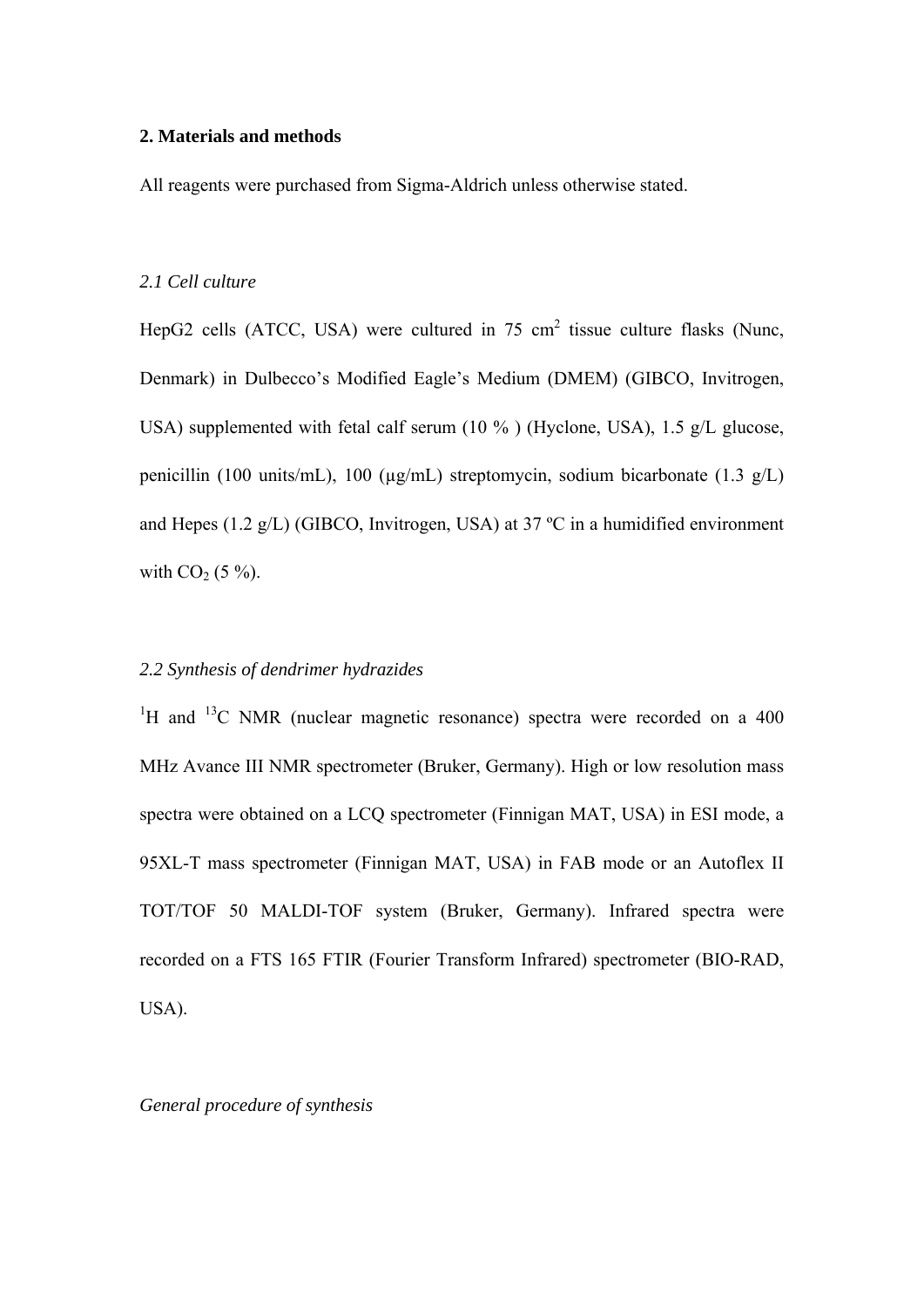A solution of primary amines (50 mg) (Fig. 1**a-d**) in methanol (3 ml) was chilled in ice bath, followed by the addition of methyl acrylate (primary amine group: methyl acrylate  $= 1: 5$ ) in three portions over 1 h [30]. The solution was stirred at room temperature under nitrogen for 4 days; and then the solvent and excess methyl acrylate was removed *in vacuo* to yield the intermediate methyl esters as clear oils (Fig. 1**e-h**). The solution of intermediate methyl ester in absolute ethanol (3 ml) were refluxed with hydrazine monohydrate (methyl ester group: hydrazine hydrate = 1: 10) for 12 or 24 h for ethylenediamine ester and DAB esters respectively [31]. Ethylenediamine hydrazide was precipitated with adding hexane, and further dried with pump to get white solid (Fig. 1**i**). DAB hydrazides (Fig. 1**j-l**) were purified with dialysis (Spectropro 7, MWCO 500) to remove the residual reactant, before lyophilisation to get semi-solid product.

## *2.2.1 Ethylenediamine hydrazide*

Ethylenediamine ester (Fig. 1e) (yield = 95 %, clear yellow oil): <sup>1</sup>H NMR (400 MHz, CDCl3) δ 3.61 (s, 12H), 2.71 (t, *J* = 7.2 *Hz*, 8H), 2.45 (s, 4H), 2.39 (t, *J* = 7.2 Hz, 8H) ppm; <sup>13</sup>C NMR (100 MHz, CDCl<sub>3</sub>) δ 172.8, 52.1, 51.4, 49.6, 32.4 ppm; IR (KBr); 2953, 2832, 1736, 1437, 1197, 1040, 1039, 844 cm<sup>-1</sup>; HRMS (ESI) m/z 405.2243  $(M+H<sup>+</sup>)$ , calc. for  $C_{18}H_{32}N_2O_4$  404.2231; Ethylenediamine hydrazide (Fig. 1**i**) : (yield  $= 93$  %). <sup>1</sup>H NMR (400 MHz, *d*<sub>6</sub>-DMSO)  $\delta$  9.03 (s, 4H), 3.99 (s, 8H), 2.60 (t, *J* = 7.0 *Hz*, 8H), 2.37 (s, 4H), 2.13 (t,  $J = 7.0$  *Hz*, 8H) ppm; <sup>13</sup>C NMR (100 MHz,  $d_6$ -DMSO)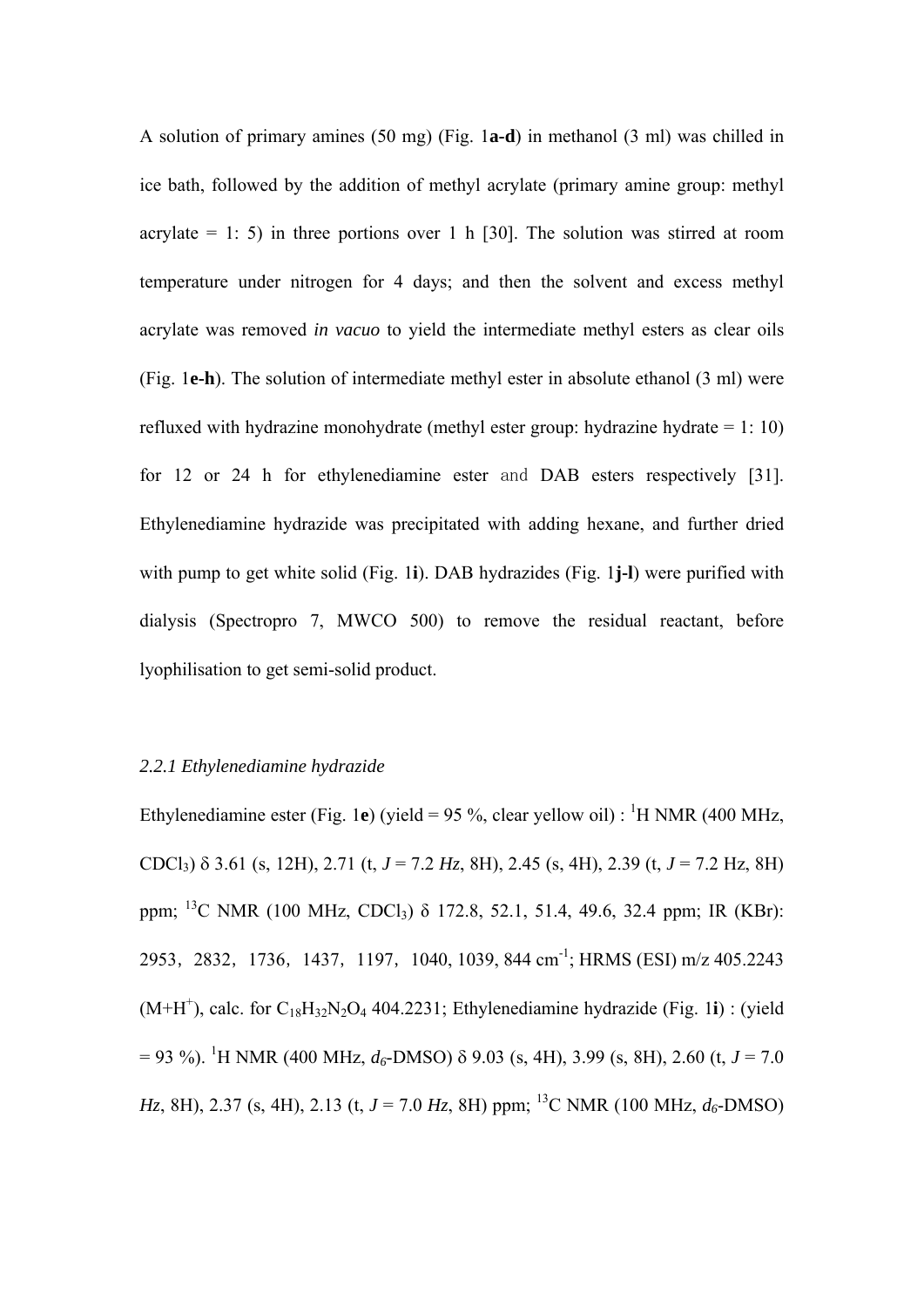δ 171.1, 50.9, 49.6, 31.5 ppm; IR (KBr): 3398, 1645, 1216, 1025, 755 cm-1 ; HRMS (ESI) m/z 405.2673 (M + H<sup>+</sup>), calc. for C<sub>14</sub>H<sub>32</sub>N<sub>10</sub>O<sub>4</sub> 404.2681.

# *2.2.2 DAB-AM-4 hydrazide*

DAB-AM-4 ester (Fig. 1f) (yield = 95 %, clear yellow oil): <sup>1</sup>H NMR (400 MHz, CDCl<sub>3</sub>)  $\delta$  3.60 (s, 24H), 2.70 (t,  $J = 7.2$  Hz, 16H), 2.40-2.32 (m, 36H), 1.50 (dd,  $J_1 =$ 7.5  $Hz$ ,  $J_2$  =7.6  $Hz$ , 8H), 1.32 (s, 4H) ppm; <sup>13</sup>C NMR (100 MHz, CDCl<sub>3</sub>)  $\delta$  172.9, 53.9, 51.8, 51.8, 51.4, 49.0, 32.3, 24.8, 24.4 ppm; IR (KBr): 2954, 2811, 1738, 1437, 1046, 846 cm<sup>-1</sup>; HRMS (ESI) m/z 1005.6331 (M+H<sup>+</sup>), calc. for C<sub>48</sub>H<sub>88</sub>N<sub>6</sub>O<sub>16</sub> 1004.6330; DAB-AM-4 hydrazide (Fig. 1**j**) (yield = 66 %): <sup>1</sup>H NMR (400 MHz, *d6*-DMSO) δ 8.97 (s, 8H), 4.16 (s, 16H), 2.59 (t, *J* = 7.0 *Hz*, 16H), 2.33 (s, 20H), 2.12 (t,  $J = 6.8$  *Hz*, 16H), 1.44 (d,  $J = 6.0$  *Hz*, 8H), 1.33 (s, 4H) ppm; <sup>13</sup>C NMR (100 MHz, *d6*-DMSO) δ 171.1, 51.6, 51.1, 49.3, 31.4, 24.0 ppm; IR (KBr): 3437, 2952, 2830, 1659, 1014 cm<sup>-1</sup>; HRMS (ESI) m/z 1005.7227 (M + H<sup>+</sup>), calc. for C<sub>40</sub>H<sub>88</sub>N<sub>22</sub>O<sub>8</sub> 1004.7228.

## *2.2.3 DAB-AM-8 hydrazide*

DAB-AM-8 ester (Fig. 1g) (yield = 95 %, clear yellow oil) : <sup>1</sup>H NMR (400MHz, CDCl3) δ 3.60 (s, 48H), 2.70 (t, *J* = 7.20 *Hz*, 32H), 2.40 - 2.32 (m, 84H), 1.49 (s, 24H), 1.32(s, 4H) ppm; 13C NMR (100 MHz, CDCl3) δ 172.8, 54.1, 52.2, 51.8, 51.7, 51.4, 49.0, 32.2, 24.3 ppm; IR (KBr): 2950, 2808, 1734, 1435, 1197, 1166, 1043, 843 cm-1, HRMS (ESI) m/z 2150.3928 (M+H<sup>+</sup>), calc. for C<sub>104</sub>H<sub>192</sub>N<sub>14</sub>O<sub>32</sub> 2149.3900;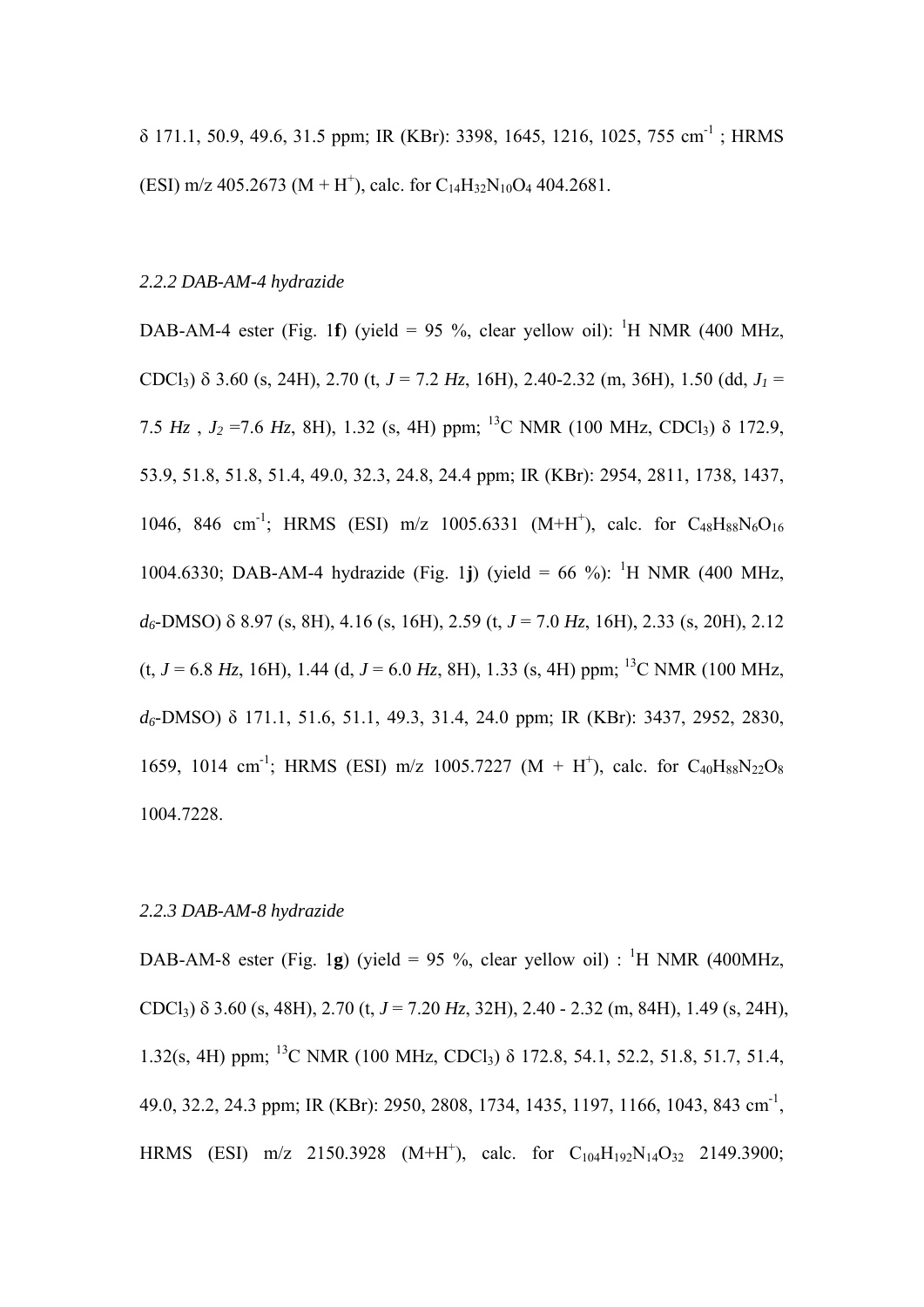DAB-AM-8 hydrazide (Fig. 1k) (yield = 73 %) : <sup>1</sup>H NMR (400 MHz,  $d_6$ -DMSO)  $\delta$ 8.98 (s, 16H), 4.21 (s, 32H), 2.59 (t, *J* = 6.8 *Hz*, 32H), 2.33 (s, 52H), 2.13 (t, *J* = 6.8 *Hz*, 32H), 1.44 (s, 24H), 1.32 (s, 4H) ppm; 13C NMR (100 MHz, *d6*-DMSO) δ 172.8, 54.1, 52.2, 51.8, 51.7, 49.0, 32.2, 24.3 ppm; IR (KBr) : 3434, 2953, 2837, 1652, 1017 cm<sup>-1</sup>; LRMS (FAB) m/z 2150.1, calc. for C<sub>88</sub>H<sub>192</sub>N<sub>46</sub>O<sub>16</sub> 2149.56.

#### *2.2.4 DAB-AM-16 hydrazide*

DAB-AM-16 ester (Fig. 1**h**) (yield = 95 %, clear yellow oil) : <sup>1</sup>H NMR (400 MHz, CDCl3) δ 3.62 (s, 96H), 2.72 (t, *J* = 7.2 *Hz*, 64H), 2..40 (t, *J* = 7.0 *Hz*, 192H), 1.53 (s, 56H), 1.35 (s, 4H) ppm; 13C NMR (100 MHz, CDCl3) δ 172.9, 52.3, 52.2, 51.7, 32.3, 24.4, 24.1 ppm; IR (KBr): 2951, 2812, 1743, 1435, 1197, 1158, 1043, 843 cm-1; MALDI-TOF MS, 4446.48, calc. for  $C_{216}H_{400}N_{30}O_{64}$  4438.9; DAB-AM-16 hydrazide (Fig. 11) (yield = 78 %) : <sup>1</sup>H NMR (400 MHz,  $d_6$ -DMSO):  $\delta$  9.00 (s, 32H), 4.18 (s, 64H), 2.59 (s, 64H), 2.33 (s, 116H), 2.13 (t, *J* = 6.0 *Hz*, 64H), 1.45 (s, 56H), 1.33 (s, 4H) ppm; 13C NMR (100 MHz, *d6*-DMSO) δ 171.2, 51.6, 51.2, 49.3, 31.4, 23.9 ppm; IR (KBr): 3434, 2956, 2832, 1650, 1373, 1019 cm-1; MALDI-TOF MS [32], found 4446.20, calc. for  $C_{216}H_{400}N_{30}O_{64}$  4438.9.

#### *2.3 MCA formation and size distribution*

HepG2 cells were trypsinized and resuspended in cold phosphate-buffered saline (PBS) in 1.5 ml micro-centrifuge tubes (Greiner Bio-one, Netherlands). Cells were treated with 0.5mM sodium periodate (Boekel Scientific, USA) for 15 min at 4 °C in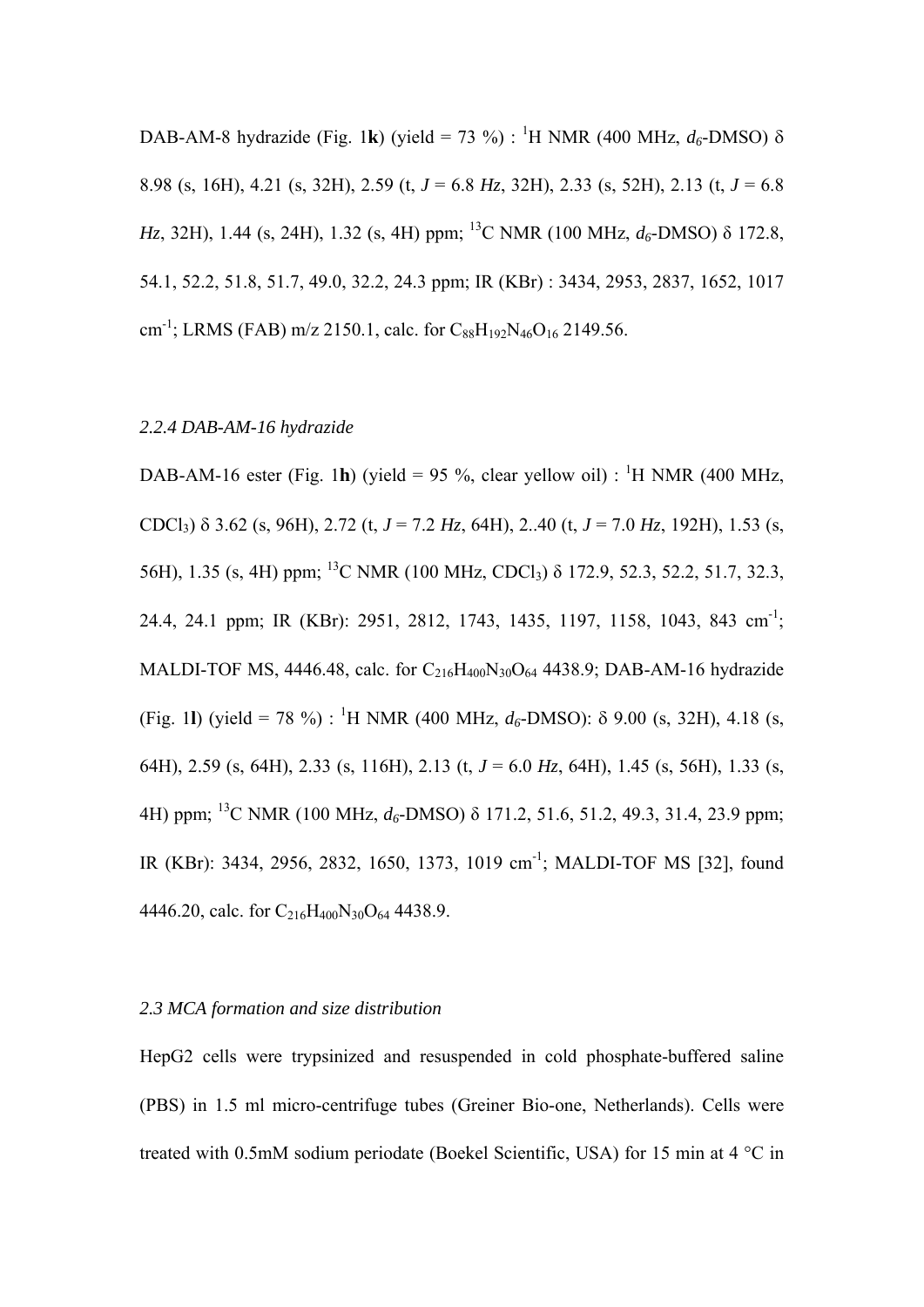the dark on an orbital shaker. After washing twice with cold PBS, linkers of specific concentration were added and the suspension was placed on an orbital shaker for 30 min at 4°C. The size of MCAs was quantified by counting the number of observable cells per MCA under phase-contrast microscope (Olympus, Japan). For every linker at a certain concentration, the size distribution of MCAs was plotted as histogram by counting  $\geq$  50 MCAs. Only MCAs with  $>$  5 cells were considered. Data plotted represent the mean  $\pm$  s.e.m of 3 independent experiments.

#### *2.4 Assessment of cytotoxicity of inter-cellular linkers*

HepG2 cells were cultured in 96-well plates (Nunc, Denmark) at a density of  $1.0 \times$ 104 cells/well. After 24 h,, medium was removed and the linkers in serum-free medium were added to each plate at different concentrations (0 mM, 0.001 mM, 0.01 mM, 1.0 mM, 5.0 mM, and 10.0 mM), with a final volume of 200 μl. After 24 h of incubation, the medium was removed and the cells were rinsed with 150 μl sterile PBS twice. 200μl of 3- (3,4-dimethylthiazol-2yl)- 2,5-diphenyltetrazolium bromide (MTT) in PBS solution (1 mg/ml) was then added to each well. After incubation for 4 h, the formazon was dissolved with DMSO and the absorbance was measured at 570 nm using microplate reader (Tecan, UK). Data plotted represent the mean  $\pm$  s.e.m of 3 independent experiments.

#### *2.5 Live/dead assay on MCAs*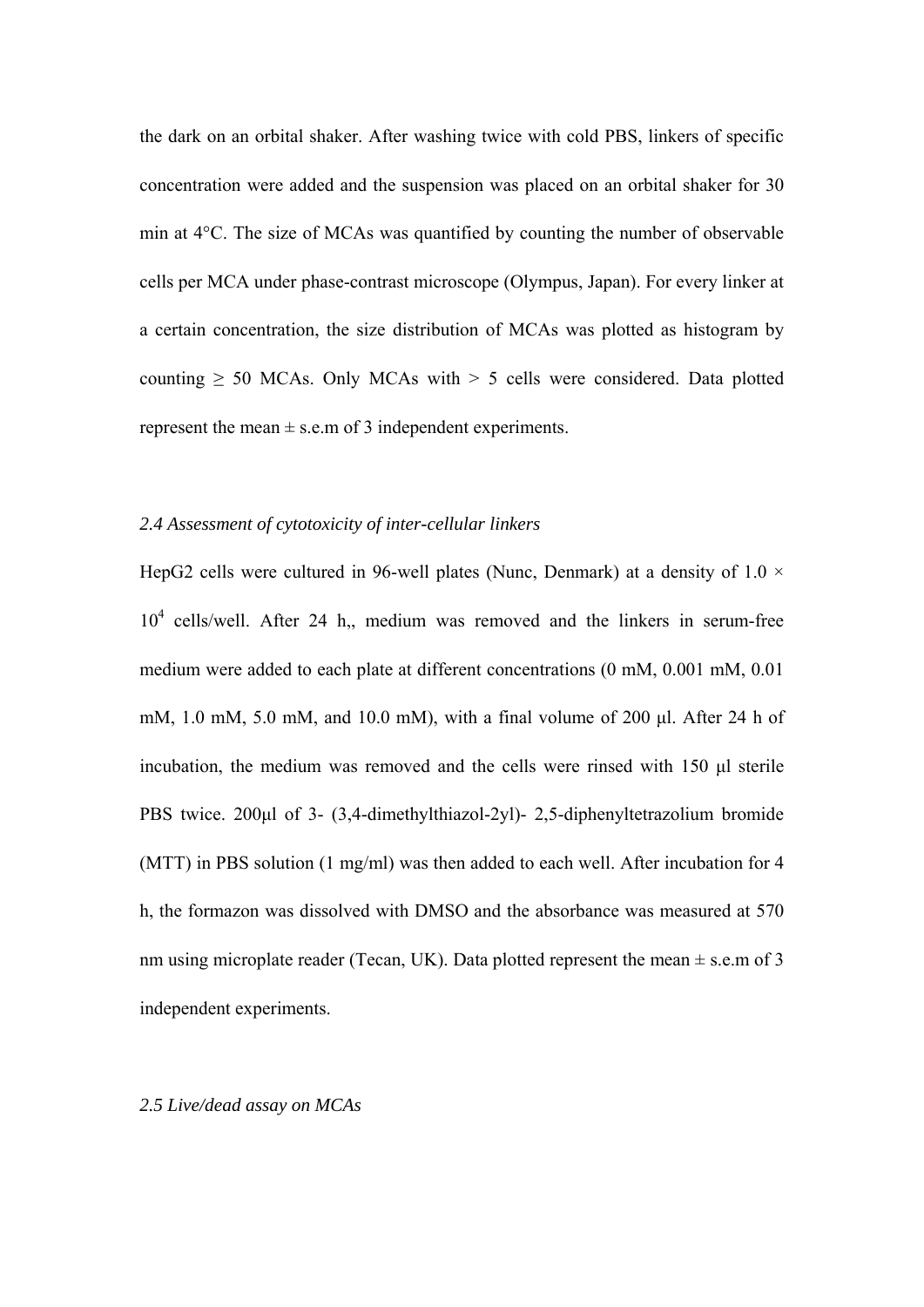MCAs were co-stained with CellTracker™ Green (CTG, 20 μM)) (Molecular Probes, USA) and Propidium Iodide (PI, 25μg/ml) (Molecular Probes, USA) for live and dead cells respectively in 8-well Lab-Tek® chambers (Nunc, Denmark) for 30 min at 37 ºC. After staining, MCAs were rinsed with PBS twice to remove excess dyes, fixed with paraformaldehyde (PFA) (3.7 %) for 15 min at 37 ºC and rinsed with PBS twice to remove the excess PFA. CTG and PI images are acquired by confocal laser scanning microscopy (CLSM) (Zeiss LSM510, Germany) at 488 nm and 543 nm excitation wavelengths respectively. Cell viability was quantified with Image-Pro Plus (IPP, Media Cybernetics Inc, USA) by expressing the ratio of the number of green pixels to the sum of green and red pixels. Data plotted represent the mean  $\pm$  s.e.m of 3 independent experiments.

#### *2.6 MTS cell proliferation assay*

CellTiter96® aqueous one solution reagent (Promega, USA), diluted 5 times with PBS, was added to the cells and incubated at 37 ºC in the dark [32]. After 3 hours, the solution was collected and the absorbance of the supernatant was measured at 490 nm using a Safire<sup>II</sup> microplate reader (Tecan, Switzerland). Data plotted represent the mean  $\pm$  s.e.m of 3 independent experiments.

#### *2.7 PicoGreen DNA quantification*

MCAs were lysed in 1 ml of 0.5 % Triton-X DNA-free DI-water. DNA concentration was determined using PicoGreen dsDNA quantification kit (Molecular Probe, USA)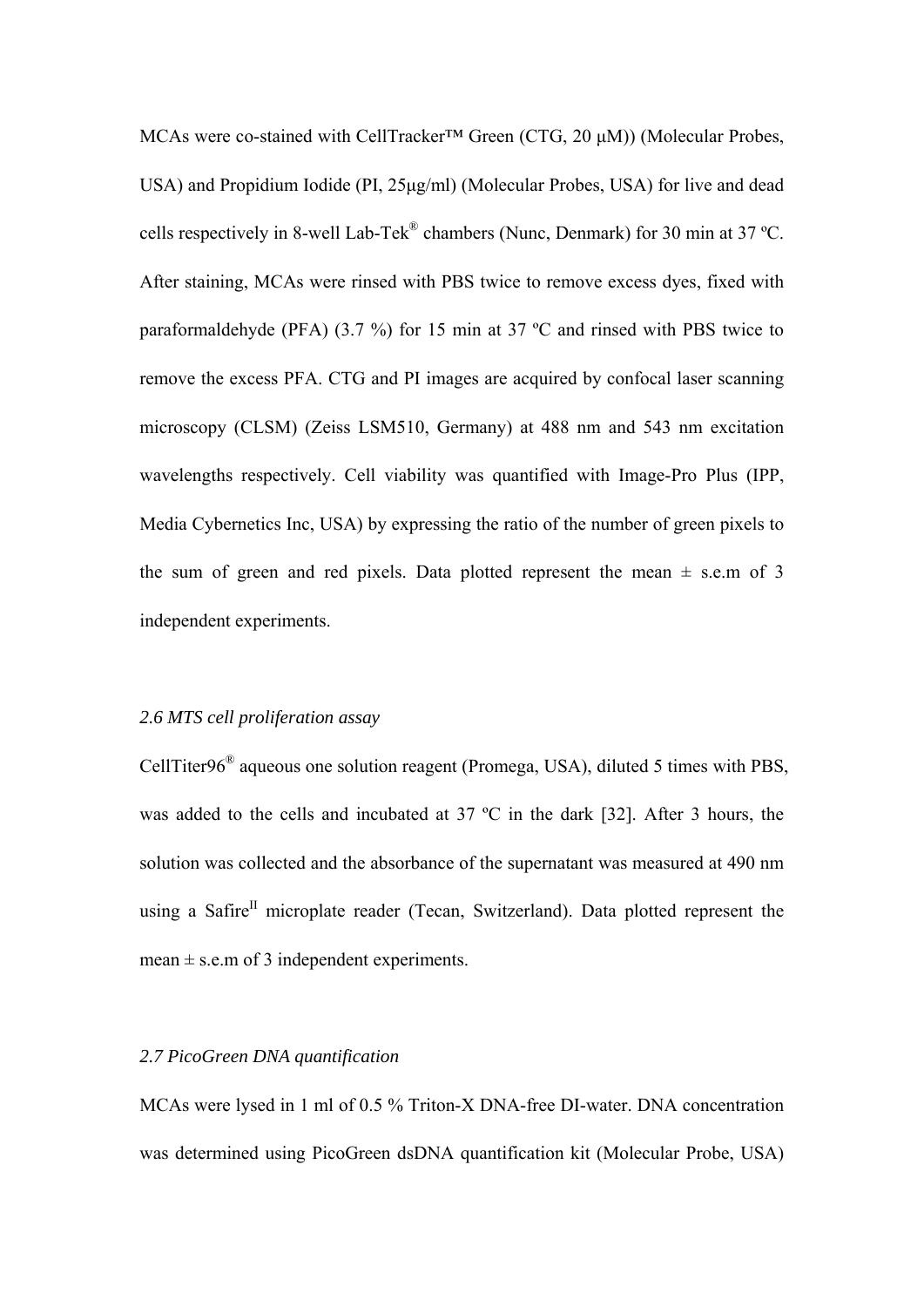according to the manufacturer's protocol. Data plotted represent the mean  $\pm$  s.e.m of 3 independent experiments.

#### *2.8 Scanning Electron Microscopy*

MCAs were fixed with 3.7 % glutaraldehyde in PBS (pH 7.0) at room temperature for 30 min. After treating with osmium tetroxide  $(1\%)$   $(OsO<sub>4</sub>)$  for 1 h, MCAs were dehydrated sequentially in ethanol (25 %, 50 %, and 75 % for 15 min respectively; and 95 % and 100 % for 30 min respectively). MCAs were then fixed onto the double-sided tape and dried in vacuum for 1 h. After sputter coated with gold/palladium, the samples were viewed with scanning electron microscope (JEOL JSM-5600, Japan).

#### *2.9 F-actin staining*

MCAs were fixed in PFA (3.7 %) for 30 min and permeabilized with Triton-X (0.5 %) for 15 min before staining with TRITC-Phalloidin (0.2 μg/ml) for 20 min at room temperature. MCAs were then imaged by CLSM (Zeiss, CLSM410, Germany).

### *2.10 DAB-AM-16 hydrazide labeled with Oregon Green 488 labeling*

DAB-AM-16 hydrazide (10 mg/ml in 0.1 M sodium bicarbonate) was reacted with Oregon Green 488 carboxylic acid, succinimidyl ester (Molecular Probes, USA) (10 mg/ml, 50 μl in DMSO) for 1 h in the dark, followed by an additional incubation of 1 h [33]. Un-reacted Oregon Green was removed by dialysis with MWCO 1000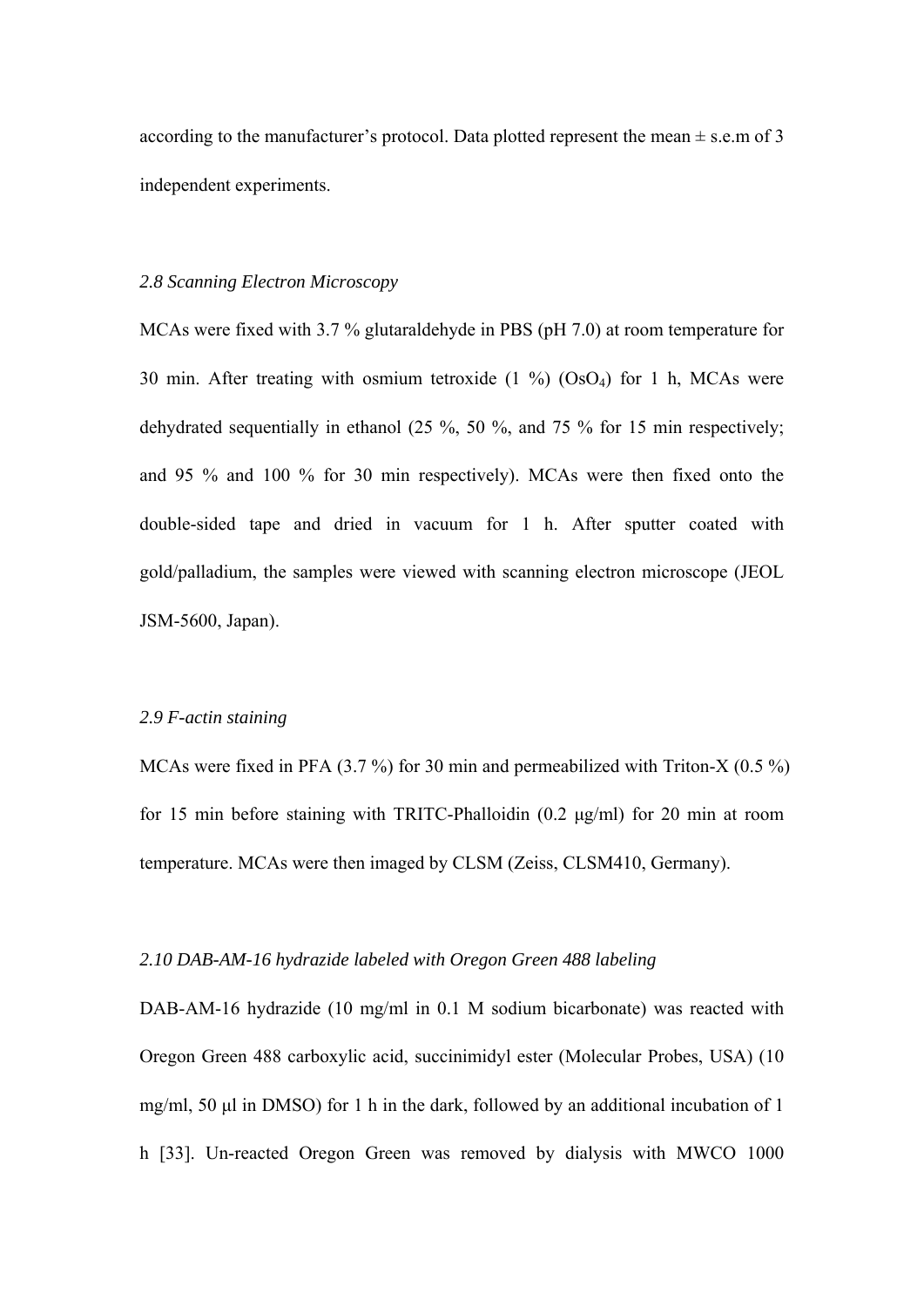(Spectrum Laboratories, USA) for 24 h at room temperature. The labeled DAB-AM-16 hydrazide was then freeze-dried and stored at - 30 °C.

#### *2.11 Albumin secretion and cytochrome P-450 1A1/2 activity of MCAs*

The albumin secretion and cytochrome P-450 1A1/2 activity of MCAs were measured on days 1, 3, 5 and 7. 2D monolayer cells were used as control. The albumin secretions over 24-h culture were determined using the Human Albumin ELISA Quantitation Kit (Bethyl Laboratories Inc., USA). Cytochrome P-450 1A1/2 activity was measured by 7-ethoxyresorufin-O-deethylation (EROD) assay. MCAs were incubated with 30 µM of ethoxyresorufin in serum-free DMEM for 4 h in 12-well plate on orbital shaker and the amount of fluorescent product resorufin produced was measured using a Safire<sup>II</sup> microplate reader (Tecan, Switzerland) at 480 nm excitation and 520 nm emission. Both albumin secretion and cytochrome P-450 1A1/2 activity were normalized to the total cell number, quantified using the PicoGreen DNA quantification kit (Invitrogen, USA). Data plotted represent the mean  $\pm$  s.e.m of 3 independent experiments.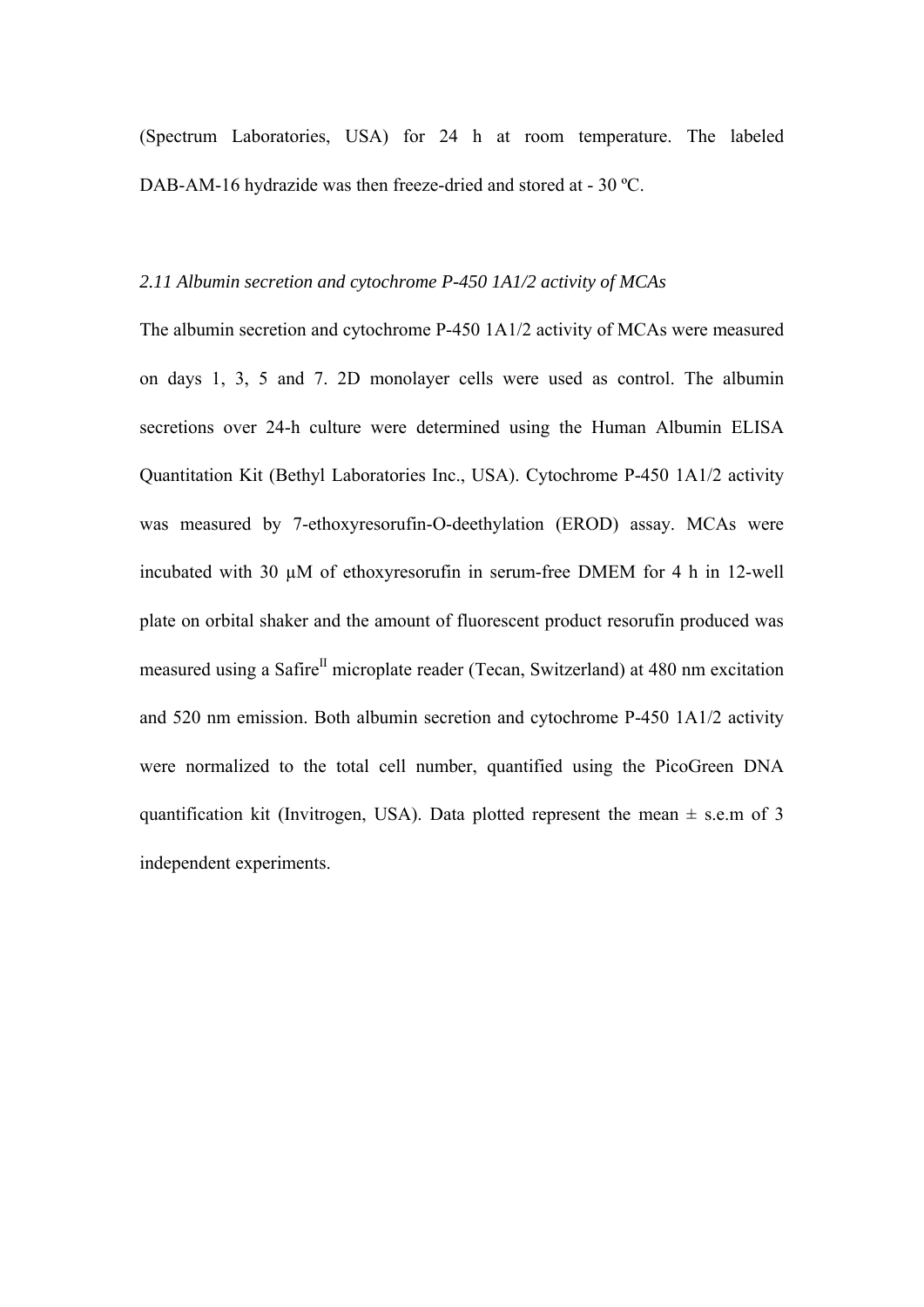#### **3. Results**

#### *3.1 Synthesis of dendrimer hydrazides*

The multivalent inter-cellular linkers were hydrazide derivatives of ethylenediamine (Fig. 1**a**), DAB-AM-4 (Fig. 1**b**), DAB-AM-8 (Fig. 1**c**), and DAB-AM-16 (Fig. 1**d**), synthesized in a 2-step reaction. Firstly, the primary amines were reacted with methyl acrylate to yield the intermediate esters of ethylenediamine ester, DAB-AM-4 ester, DAB-AM-8 ester, and DAB-AM-16 ester (Fig. 1**e-h** respectively). They were verified by the appearance of a methyl ester peak at  $\delta = \sim 3.62$  ppm in the <sup>1</sup>H NMR spectra [30] and wave number  $=$   $\sim$  1743 cm<sup>-1</sup> in the FT-IR (fourier transform infrared) spectra [34]. <sup>1</sup>H NMR spectra demonstrated the successful synthesis of 4, 8, 16 and 32 arms intermediate esters (Fig. 1**i-l** respectively), further confirmed by mass spectrometry. In the second step, all the methyl esters were treated with hydrazine monohydrate to yield the final hydrazide derivatives of ethylenediamine hydrazides, DAB-AM-4 hydrazides, DAB-AM-8 hydrazides, and DAB-AM-16 hydrazides (Fig. 1**i-l**  respectively). The hydrazide derivatives were verified by a hydrazide hydrogen peak at  $\delta$  =  $\sim$  9.00 ppm in the <sup>1</sup>H NMR spectra [35] and wave number =  $\sim$  1650 cm<sup>-1</sup> in the FT-IR spectra [36]. <sup>1</sup>H NMR spectra demonstrated the successful synthesis of 4, 8, 16 and 32 arms hydrazide (Fig. 1**i-l** respectively), further confirmed by mass spectrometry. Therefore, we have successfully synthesized the hydrazide derivatives of ethylenediamine, DAB-AM-4, DAB-AM-8, and DAB-AM-16 with 4, 8, 16 and 32 arms hydrazide respectively as multivalent inter-cellular linkers.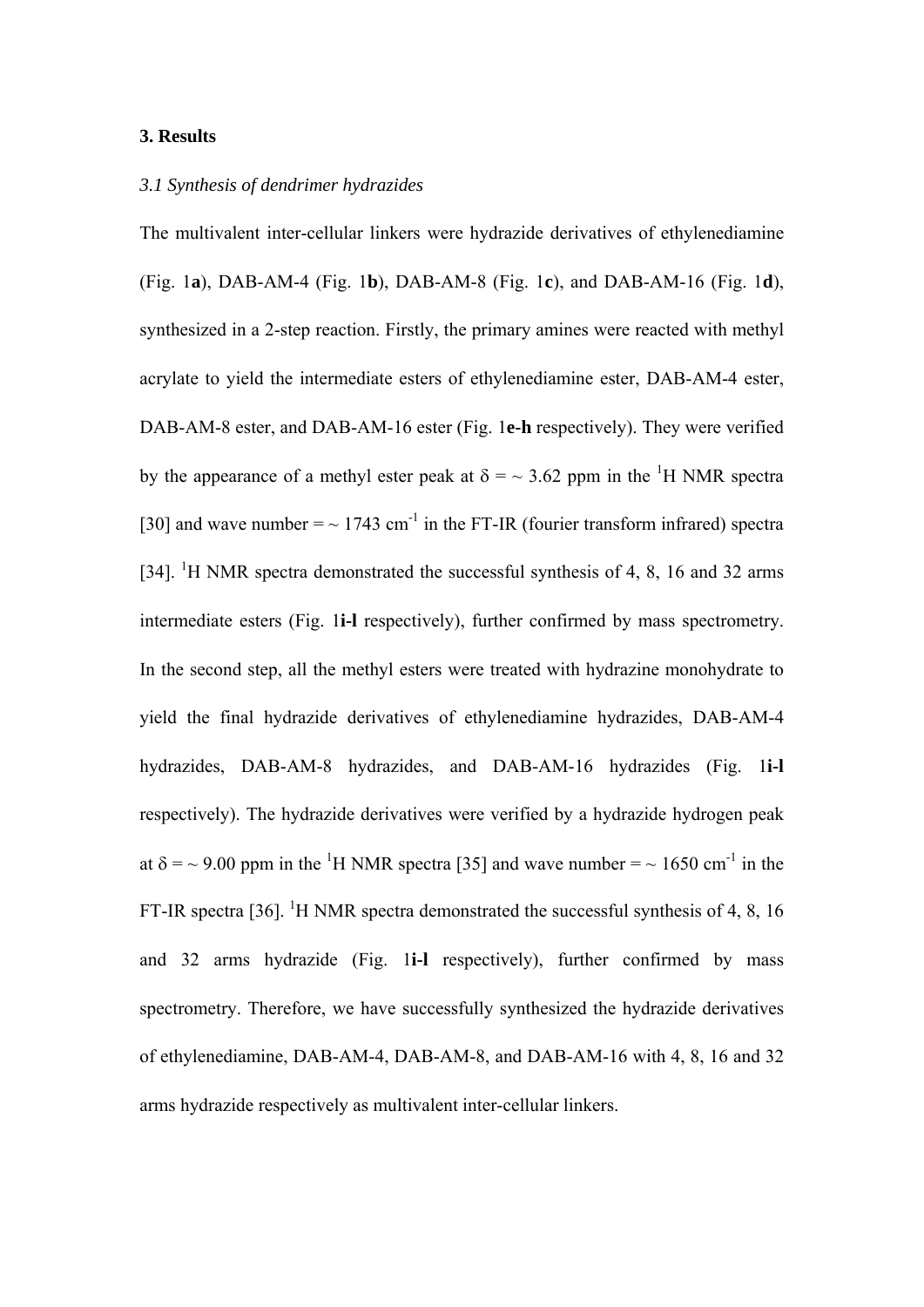#### *3.2 Assessment of cytotoxicity of inter-cellular linkers*

Cytotoxicity of the inter-cellular linkers was assessed with MTT assay (Fig. 2) [37]. At linker concentration ([linker])  $\leq 0.01$  mM, cell viabilities were maintained at > 90 % in all the linkers (Fig. 2). At 0.01 mM < [linker]  $\leq$  0.05 mM, cell viability in DAB-AM-16 hydrazide deteriorated to  $60.4 \pm 8.2$  %, while cell viabilities in the other 3 linkers were maintained at > 80 %. At 0.05 mM < [linker]  $\leq$  0.5 mM, cell viability in DAB-AM-16 hydrazide deteriorated further to  $3.3 \pm 1.2$  %, while cell viabilities in other linkers were maintained at  $> 50$  %. At 0.5 mM < [linker]  $\leq 1$  mM, cell viability of DAB-AM-8 further deteriorated to  $8.2 \pm 3.1$  %, while cell viabilities of ethylenediamine hydrazide and DAB-AM-4 hydrazide were still maintained at > 50 %. In general, dendrimer hydrazides with more functional arms demonstrated higher cytotoxicity at a particular linker concentration than the dendrimer hydrazides with fewer arms. We have used [linker]  $\leq 0.01$  mM in subsequent studies to ensure high cell viability in all linkers.

#### *3.3 Assessment of multivalency on MCA formation*

The inter-cellular linker-facilitated rapid MCA formation is a two-step process: single HepG2 cells were modified with 0.5 mM sodium periodate [26] to introduce aldehyde groups onto the cell surfaces, which were then reacted with an inter-cellular linker to form MCAs (Fig. 3A). To investigate linkers' efficiency to form MCAs, surface-modified cells were incubated in 0.01 mM of linkers for 30 min at 4 ºC, and the MCA size distribution were measured by manually quantifying the cell number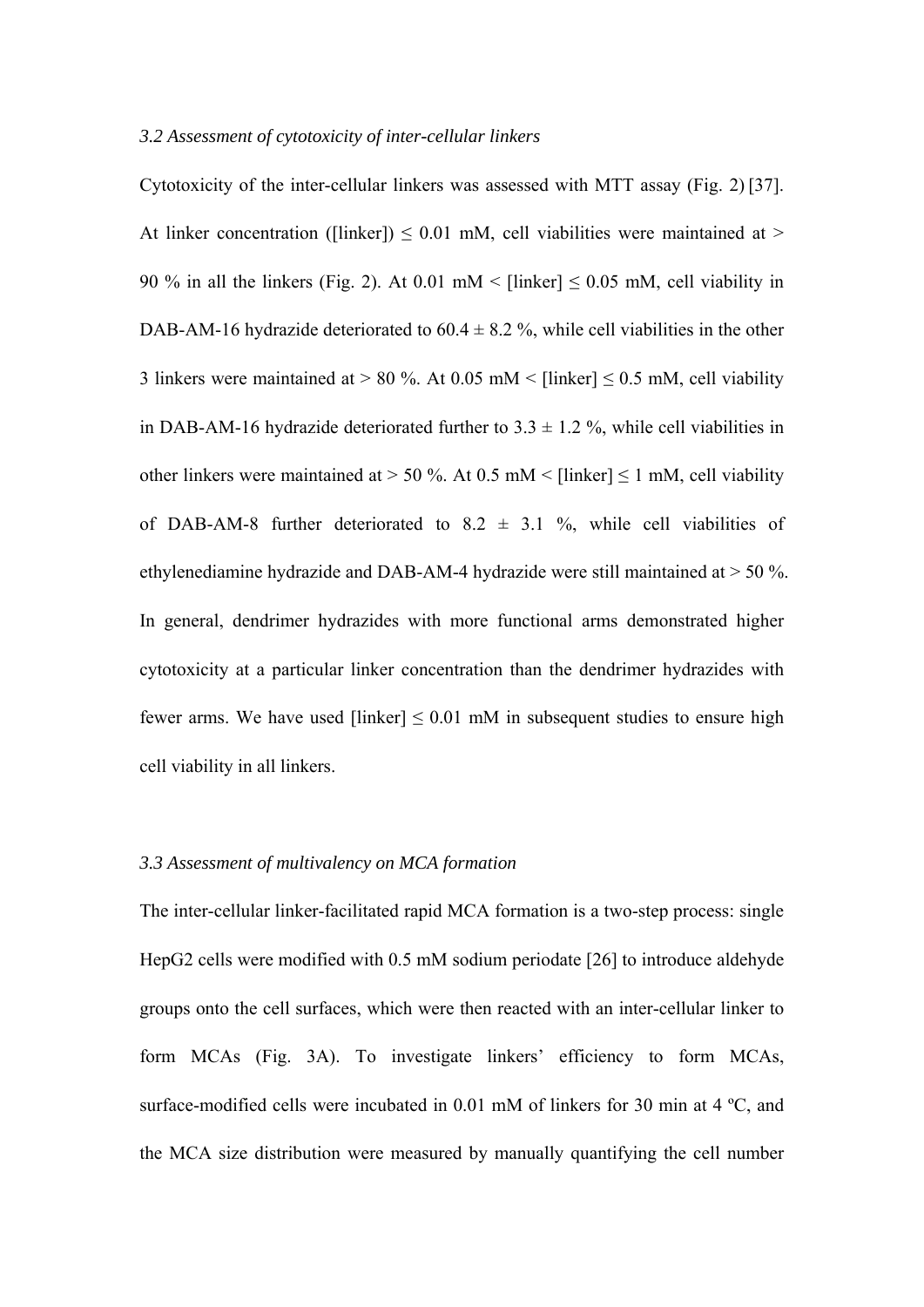per MCA under a phase contrast microscope. The MCA size distribution was indicated as histogram (Fig. 3B). DAB-AM-16 hydrazide can form larger MCAs  $(47.63 \pm 33.50 \text{ cells/MCA})$  than DAB-AM-4 hydrazide and DAB-AM-8 hydrazide  $(9.25 \pm 1.25 \text{ cells/MCA}, 28.34 \pm 16.70 \text{ cells/MCA} \text{ respectively})$ , while ethylenediamine hydrazide could not form MCAs even at high linker concentrations of up to 0.1 mM. With 2  $\mu$ M DAB-AM-16 hydrazide, 88  $\pm$  4 % of the cells were effectively aggregated and further characterized.

#### *3.4 Cell viability and proliferation*

To assess the cell viability of MCAs over a 7-day culture period, confocal laser scanning microscopy (CLSM) was used to image live and dead cells stained with CTG and PI respectively, and the cell viability was quantified with image processing. MCAs demonstrated a high cell viability of  $91 \pm 3$  % on day 0, immediately after MCA formation (Fig. 4a). The cell viability improved to  $\sim$ 100 % from day 3 onwards (Fig 4d-h). The size of MCAs also doubled from  $\sim 100$  µm on day 0 to  $\sim 200$  µm after the 7-day culture period. To confirm if the increase in the size of MCAs is due to cell proliferation, both MTS cell proliferation and PicoGreen DNA quantification assay [32] were conducted over a 7-day culture period. The MTS assay is indicative of the total cell mitochondrial activity, which increased 17.6 fold from an absorbance reading of  $0.18 \pm 0.05$  on day 0 to  $3.17 \pm 0.28$  on day 7 (Fig. 5A). Total cell number was also measured as the DNA content using the PicoGreen assay. The DNA content increased from  $8.21 \pm 1.80$  µg on day 0, to  $138.37 \pm 27.28$  µg on day 7(Fig. 5B). Both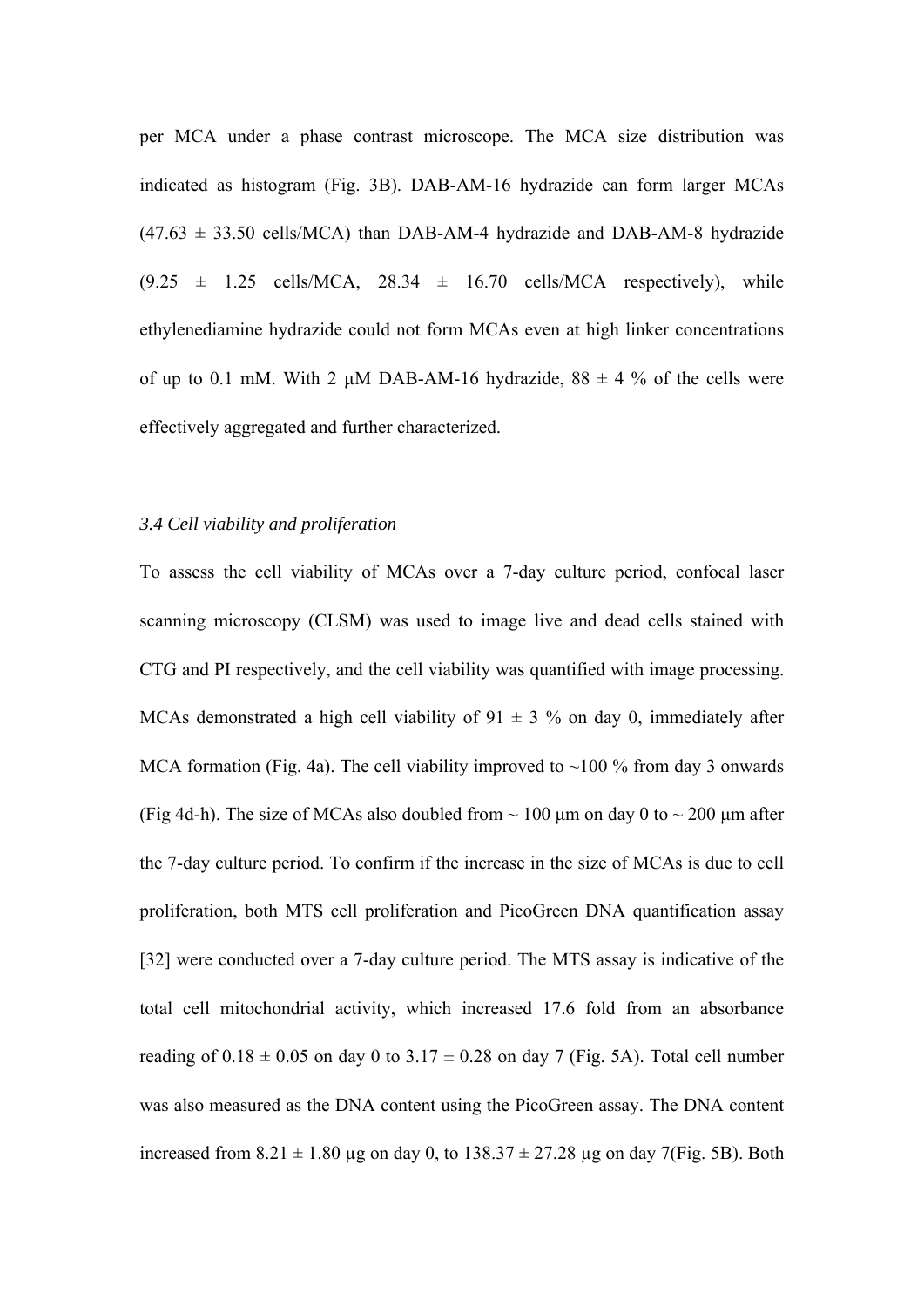the MTS assay and DNA quantification assay indicated that total cell number increased approximately 17 folds during the 7-day culture with a cell doubling time of  $\sim$  2 days.

#### *3.5 Cell morphology in MCAs*

To observe the cell morphology of the MCAs more closely, SEM images were taken over the 7-day culture. The SEM images indicated that cell-cell contacts were relatively loose immediately after MCA formation on day 0 (Fig. 6a). Compact cell-cell contacts were achieved from day 1 onwards, resulting in compact cell spheroids (Fig. 6b-d). Cell-cell boundaries gradually disappeared over days (Fig. 6b-d) as cells reassembled into cell spheroids. To further observe the cell morphology, F-actin in the MCAs was visualized by TRITC-phalloidin staining. Cells in MCAs exhibited a cortical F-actin distribution, indicative of 3D cell morphology. From the F-actin staining (Fig. 6e-h), we also observed a similar trend on the establishment of cell-cell contacts within the MCAs as observed in the SEM images. Cells in the MCAs were loosely aggregated on day 0 (Fig. 6e); and further formed compact cell-cell contacts from day 1 onwards (Fig. 6f-h), reminiscent of that seen in naturally formed spheroids [38]. Throughout the 7-day culture, cells exhibited the typical cortical F-actin distribution of the 3D cells (Fig. 6e-h).

#### *3.6 Tracking of linker's existence on the cell surfaces*

To investigate the fate of the inter-cellular linker, DAB-AM-16 hydrazide was labeled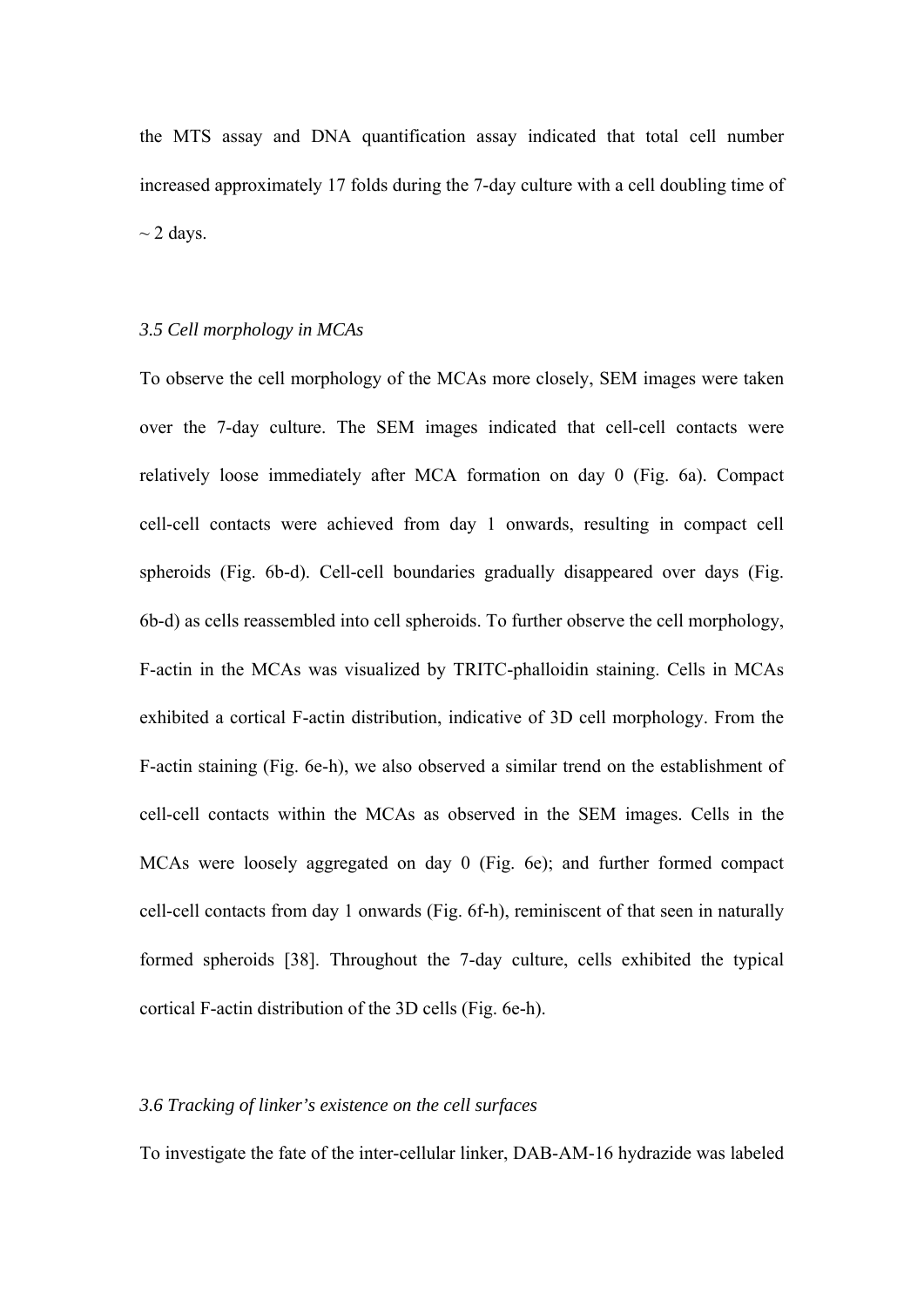with a fluorescent tag, Oregon Green 488 [33], via a stable amide bond. The fluorescence signal was monitored with confocal microscopy over a 7-day culture (Fig. 7A a-h). Quantification of the fluorescence remaining on the cell surfaces showed a reduction from 100 % on day 0 to  $36 \pm 11$  % on day 1,  $2 \pm 0.2$  % on day 4, and almost 0 % on day 5 (Fig. 7B). The control MCAs which were fixed on day 0 still displayed strong fluorescence signal (Fig. 7A h insert) on day 7, indicating that the decrease in fluorescence observed in viable MCAs over time is not due to the photo-bleaching or photo-damage effects during the culture or imaging procedures. This transient residence property of the hydrazide dendrimer on cell surfaces is desirable for tissue engineering and other cell- or tissue-based applications.

### *3.7 Albumin secretion and cytochrome P-450 1A1/2 activity*

To investigate the functional maintenance of the engineered MCAs, we monitored albumin secretion and cytochrome P-450 activity of HepG2 cells cultured as MCAs and 2D confluent monolayer (as a control) over the 7-day culture. Both functions were normalized against the cell number. The albumin secretion of HepG2 MCAs were  $2.68 \pm 0.16$ ,  $0.62 \pm 0.13$ ,  $1.67 \pm 0.18$ , and  $2.67 \pm 0.60$  µg/ $10^6$  cells/day on days 1, 3, 5 and 7 respectively, as compared to  $1.02 \pm 0.04$  µg/10<sup>6</sup> cells/day secreted by cells cultured in 2D confluent monolayer (Fig. 8A). Even though there was a transitional decrease in albumin secretion by the MCAs from day 1 to day 3, the albumin secretion after prolonged culture on day 7 was approximately 2.5 times that of 2D monolayer cells. Cytochrome P-450 1A1/2 activity of HepG2 MCAs and 2D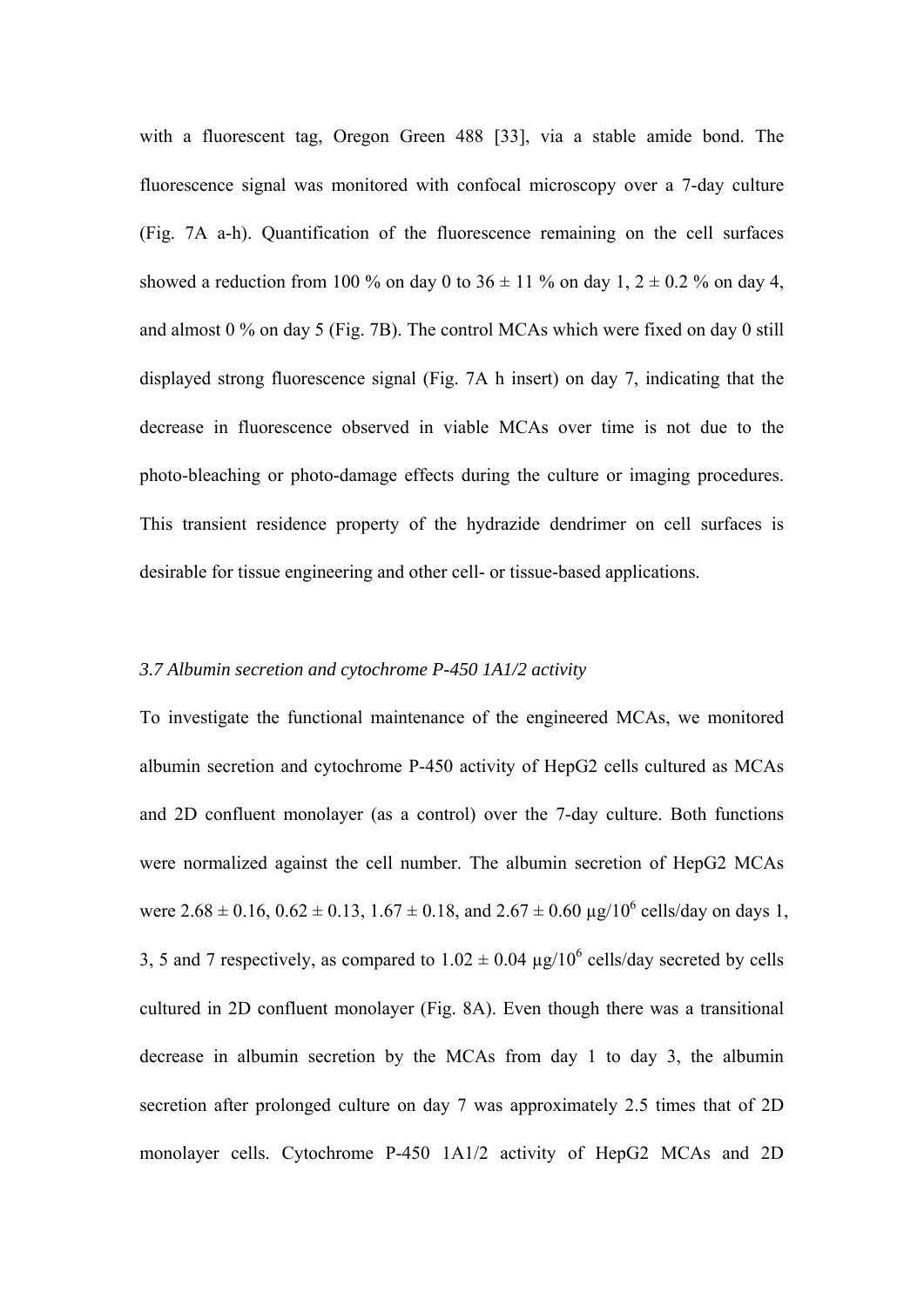monolayer were measured by 7-ethoxyresorufin-O-deethylation (EROD) assay. The amount of resorufin produced by MCAs culture were  $0.272 \pm 0.036, 0.323 \pm 0.005$ ,  $0.314 \pm 0.067$ , and  $0.266 \pm 0.022$  nmole/10<sup>6</sup> cells on days 1, 3, 5, and 7 respectively, while that of the 2D monolayer cell culture was  $0.096 \pm 0.013$  nmole/10<sup>6</sup> cells (Fig. 8B). The cytochrome P-450 1A1/2 activities of the HepG2 cells cultured as MCAs over the 7-day culture were consistently higher (i.e. > 2.5 times) than that of the 2D monolayer.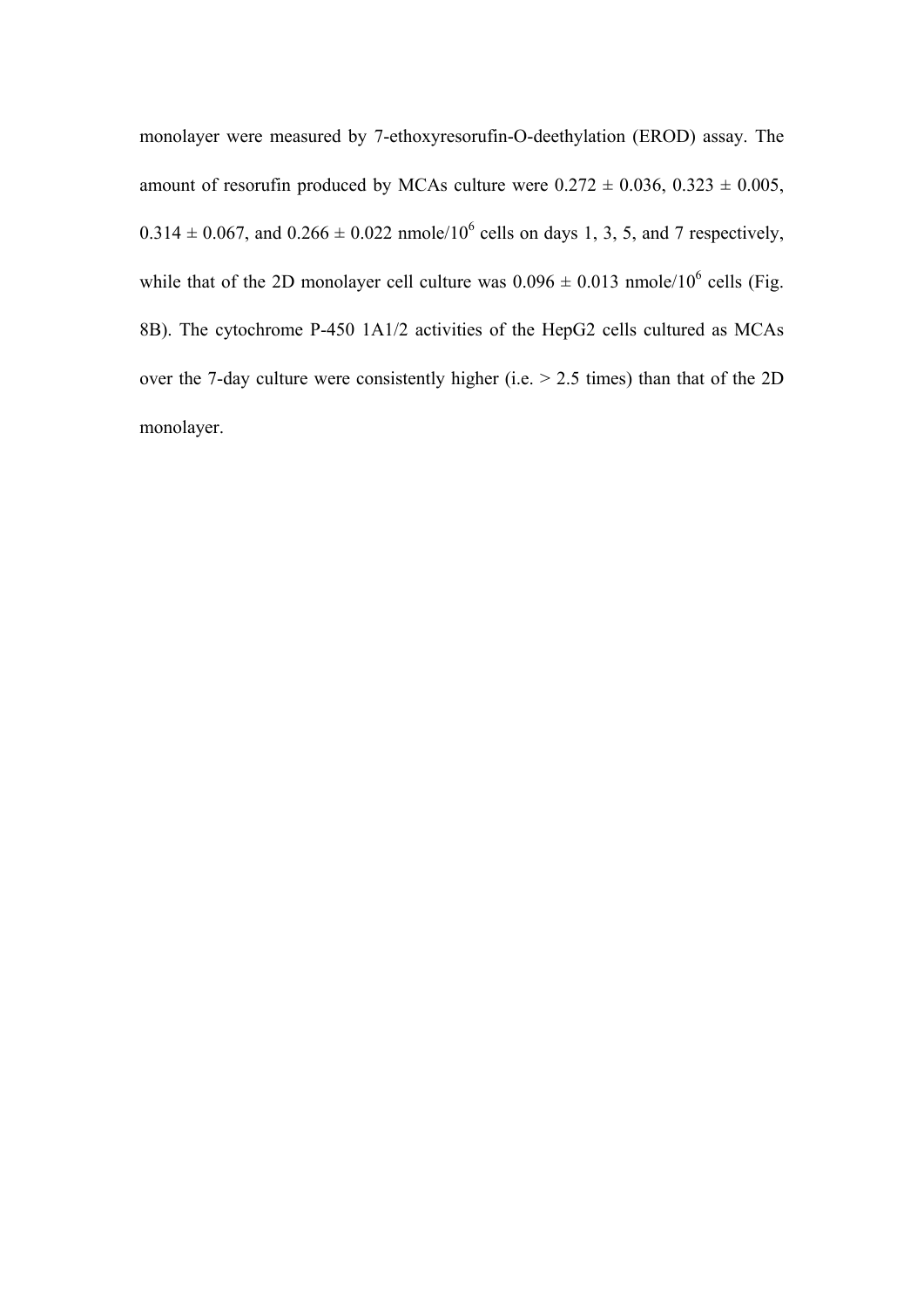#### **4. Discussion**

We have developed a class of multivalent inter-cellular linkers based on dendrimers that can aggregate cells effectively at low concentrations with low cytotoxicity. The cells in MCAs maintained high cell viability; proliferated well; exhibited 3D cell morphology and 3D cell-cell contacts; and showed improved detoxification function (EROD) than the 2D monolayer-cultured cells. The bulk of the inter-cellular linkers also disappeared within three days of culture. Although the cell viability and proliferation activities, and the detoxification functions (as indicated by EROD data, Fig. 8B) of HepG2 MCAs, remained stable throughout the culture period, albumin level declined on day 3, indicating that certain cellular functions can potentially be affected by the transient inter-cellular linkers. Further investigations to unravel the mechanisms of the effects would eventually allow development of newer linkers that completely alleviate any adverse effects of the linkers to the cellular functions. This class of novel transient multivalent inter-cellular linkers are sufficiently non-toxic and effective in forming scaffold-free multi-cellular aggregates or structures for applications such as regenerative medicines and drug screening [39, 40].

Effective MCA formation is critically dependent on the successful establishment of cell-linker-cell contacts, as demonstrated by avidin-biotin-hydrazide [24, 25] and PEI-hydrazide [26] . Since the cell-surface sialic acids is limited [41], the cell-surface aldehyde groups generated after cell surface modification is also limited; thus the reactivity between the inter-cellular linkers and cell-surface aldehydes is critical in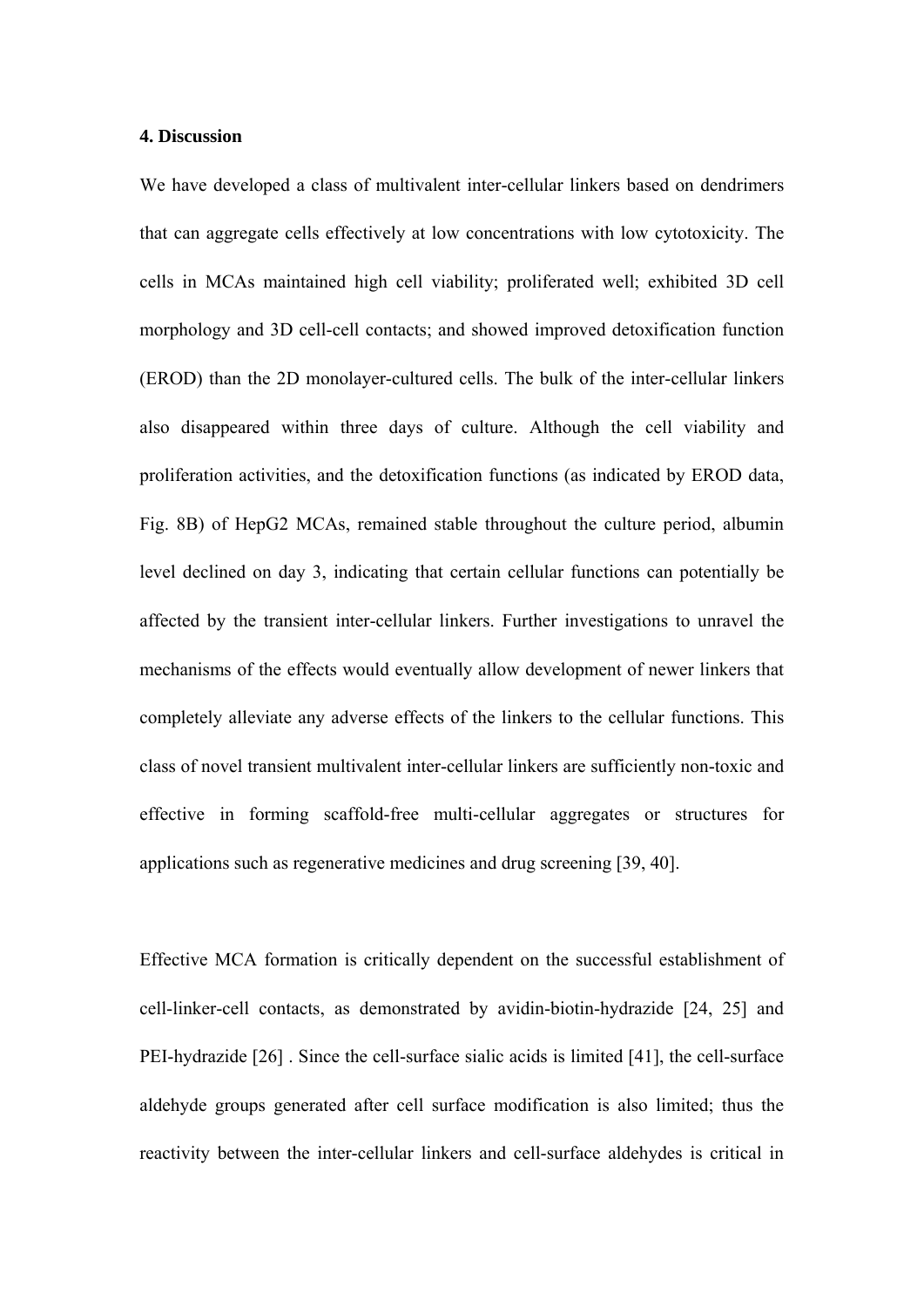determining the effectiveness of establishing cell-linker-cell contacts, which results in MCA formation. Here, we increase the efficiency of inter-cellular linker by increasing the number of functional arms per linker molecule, so as to increase the chances of achieving simultaneous multivalent interactions between the linker molecule and two adjacent cells to form MCAs rapidly. We chose the dendrimer as our polymeric backbone, as the dendrimer's specific "open" molecular structure allows all the functional groups like hydrazides to be exposed on the outside of molecule surface for reacting with cell-surface aldehydes to form MCAs rapidly (Fig. 3A). While for linear polymers, such as PEI-hydrazide, the hydrazide functional arms can be entangled within certain higher order structures and rendered inaccessible for gluing cells [42].

Another conceivable way to improve MCA formation is by increasing the linker concentration. This might not always work. In a simple scenario of cell-linker-cell contacts, very high initial linker concentration will saturate the cell-surfaces with the linkers, which may diminish the availability of the cell-surface aldehyde for reacting with linker for effective MCA formation. We have indeed observed that very high linker concentrations (> 10 mM) rendered cell aggregation ineffective (data not shown). In comparison, increasing the number of functional arms on the inter-cellular linker is a better method to improve the effectiveness of MCA formation.

While linkers with more hydrazide arms exhibit more effective cell aggregation capability than the ones with fewer arms, the linkers' multivalency also correspond to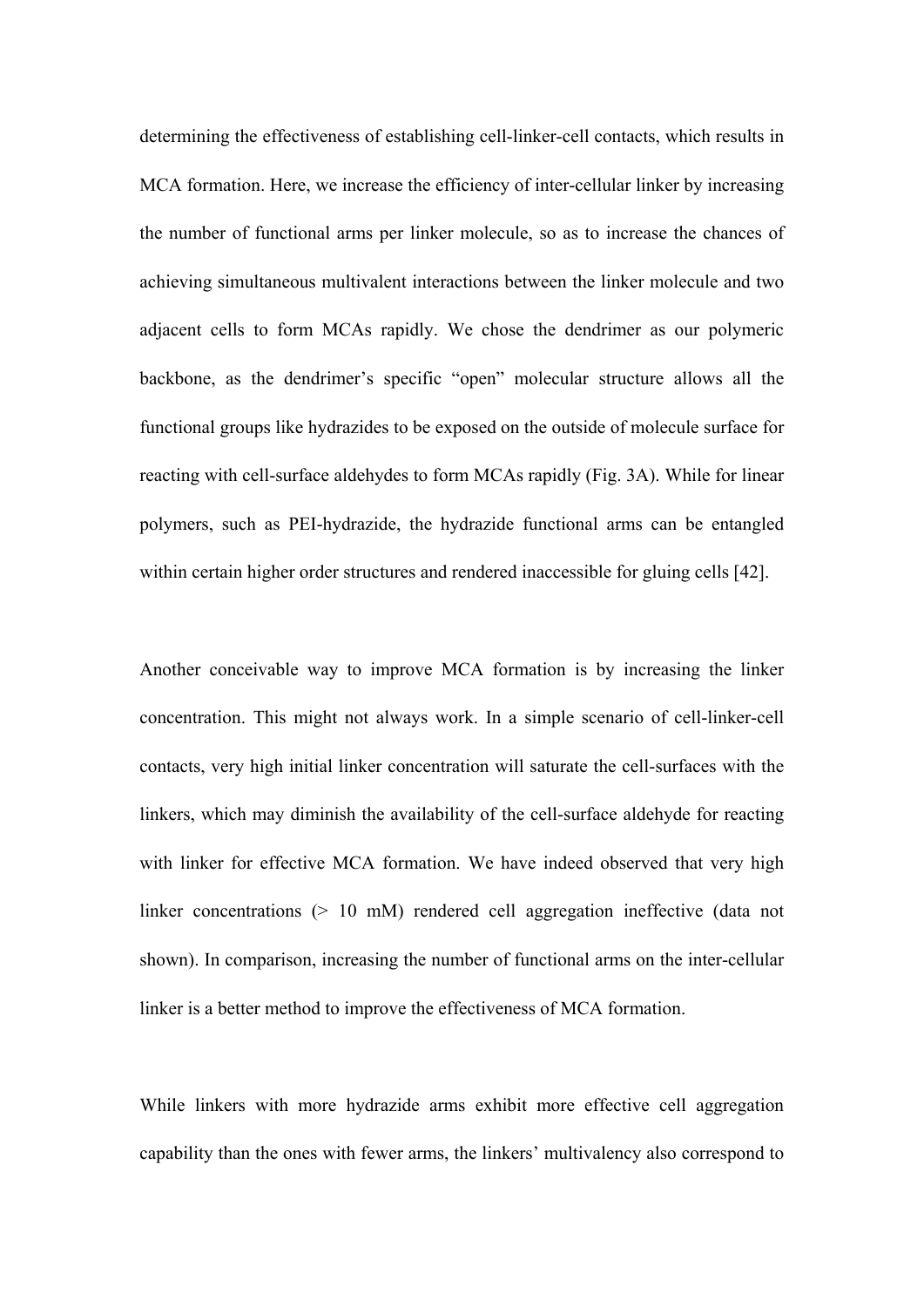cytotoxicity at a given linker concentration (Fig. 2) [43] . Therefore, dendrimer hydrazide with more arms is ideal for rapid and large MCA formation involving cells that are more tolerant to exposure to the linkers (e.g. cancer cell lines forming multi-cellular tumor spheroid (MCTS) as drug testing model); while the dendrimer hydrazide linkers with fewer arms that exhibit lower cell aggregation ability and low cytotoxicity should be useful for highly sensitive cell types (e.g. primary cells) in applications where only small cellular aggregates or structures would be sufficient.

The dendrimer hydrazide inter-cellular linkers are synthesized via a simple 2-step reaction using more economical chemicals, such as DAB dendrimers, methyl acrylate, and hydrazine monohydrate, as compared to the expensive avidin, biotin [24, 25]and emaleimidocaproic acid hydrazide (EMCH) [26]. Compared to linear polymer (with a broad distribution of molecular mass) like PEI-hydrazide, dendrimers such as DAB-AM-16 hydrazide has well-defined unimolecular structure, readily verified via NMR, FTIR, and Mass Spectroscopy. The ease of chemical characterization ensures high quality controls of materials, and if necessary, relevant purification schemes can be readily established to ensure very low variance from batch to batch. Such high quality synthesis, purification, characterization and quality control of this biomaterial are critical for further regulatory approval and use in respective applications.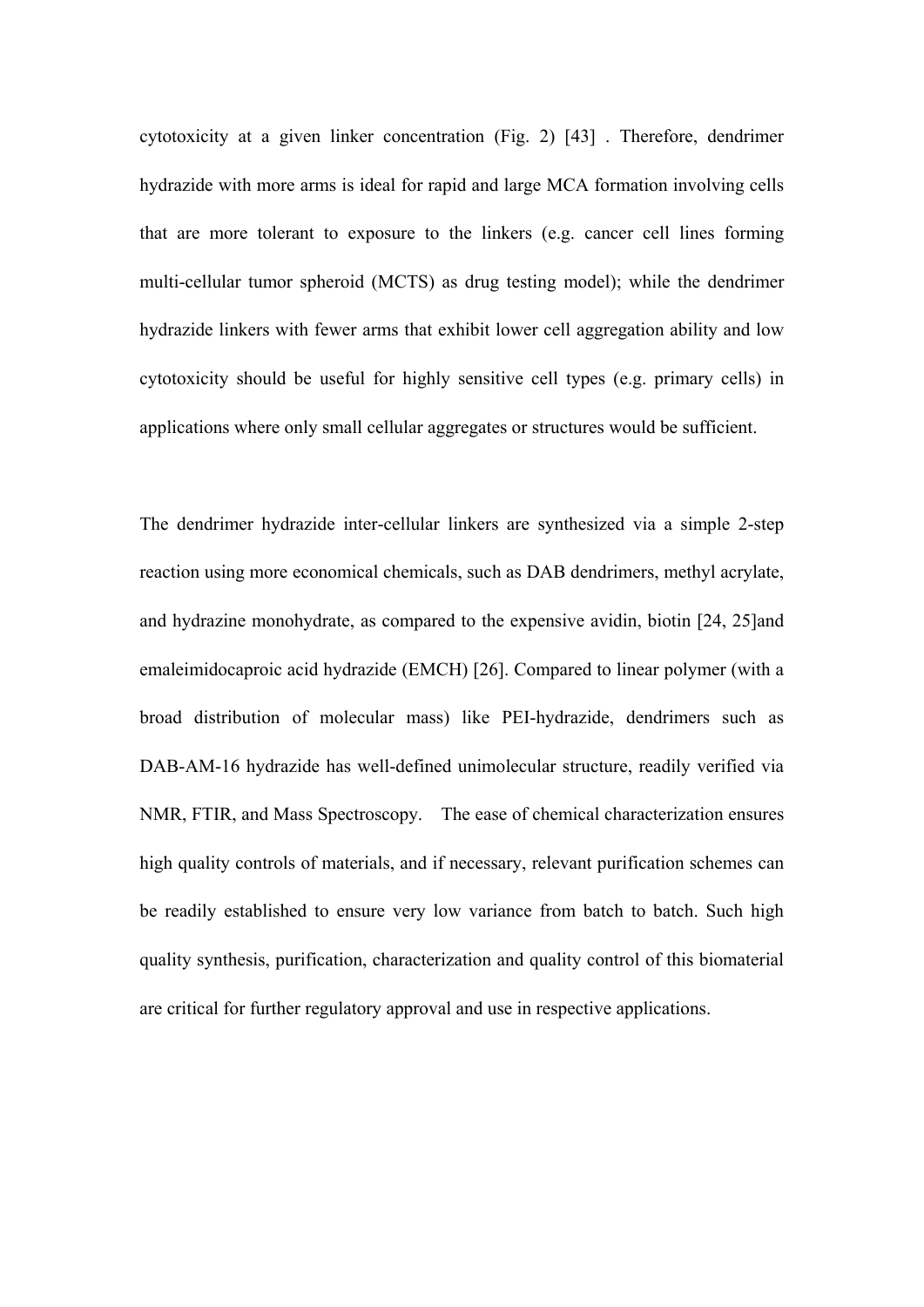#### **5. Conclusion**

We have developed a class of multivalent dendrimer hydrazides as inter-cellular linkers for rapid formation of MCAs. DAB-AM-16 hydrazide is the most effective amongst the dendrimer hydrazides tested, indicating a positive correlation between available multivalent arms per dendrimer hydrazide and the linker's cell aggregation ability. The MCAs maintained high cell viability, proliferation, tissue-like phenotypes, such as tight cell-cell contacts and 3D cell morphology, and improved cell functions over a 7-day culture period, making the dendrimer hydrazides potentially useful in cell- or tissue-based biomedical applications. Further development of dendrimer hydrazide as multivalent transient inter-cellular linkers will produce sophisticated scaffold-free micro-tissue constructs with multiple cell types as biomimicry drug testing platforms or for controlling complex tissue regeneration in regenerative medicine.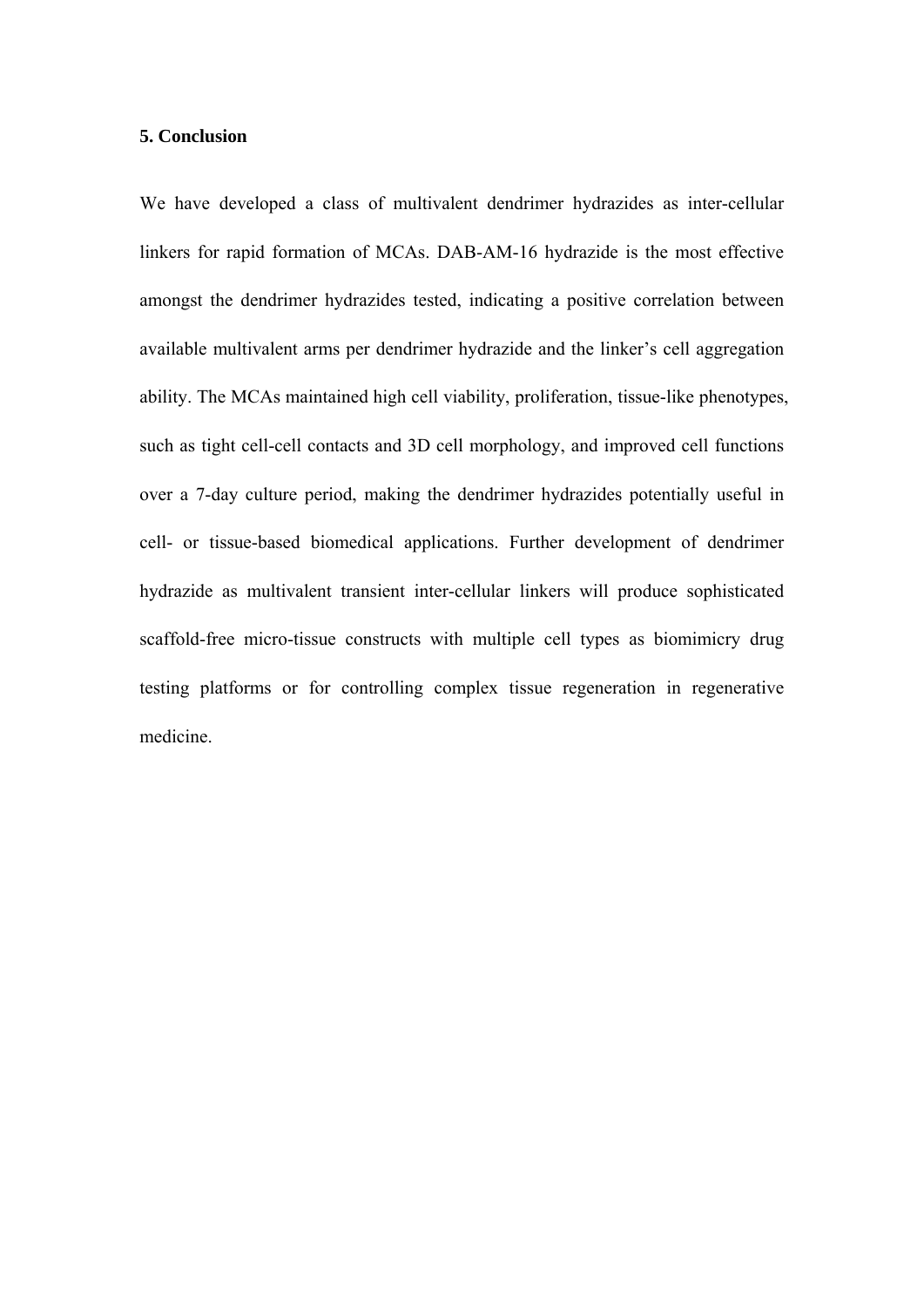#### **Acknowledgements**

We thank Lijuan He, Wanxin Sun, Yong Xiao, Nikken Wiradharma, Weiping Ye, Junye Xu, Juan Shen and Xiao Fu for stimulating scientific discussions and technical support. This work is supported in part by the Institute of Bioengineering and Nanotechnology, Biomedical Research Council (BMRC), Agency for Science, Technology and Research (A\*STAR) of Singapore; Grants from BMRC (R185-001-045-305), Ministry of Education (R-185-000-135-112), National Medical Research Council (R-185-000-099-213) and Singapore-MIT Alliance Computational and Systems Biology Flagship Project funding to HYU. DZ is a National University of Singapore graduate research scholar.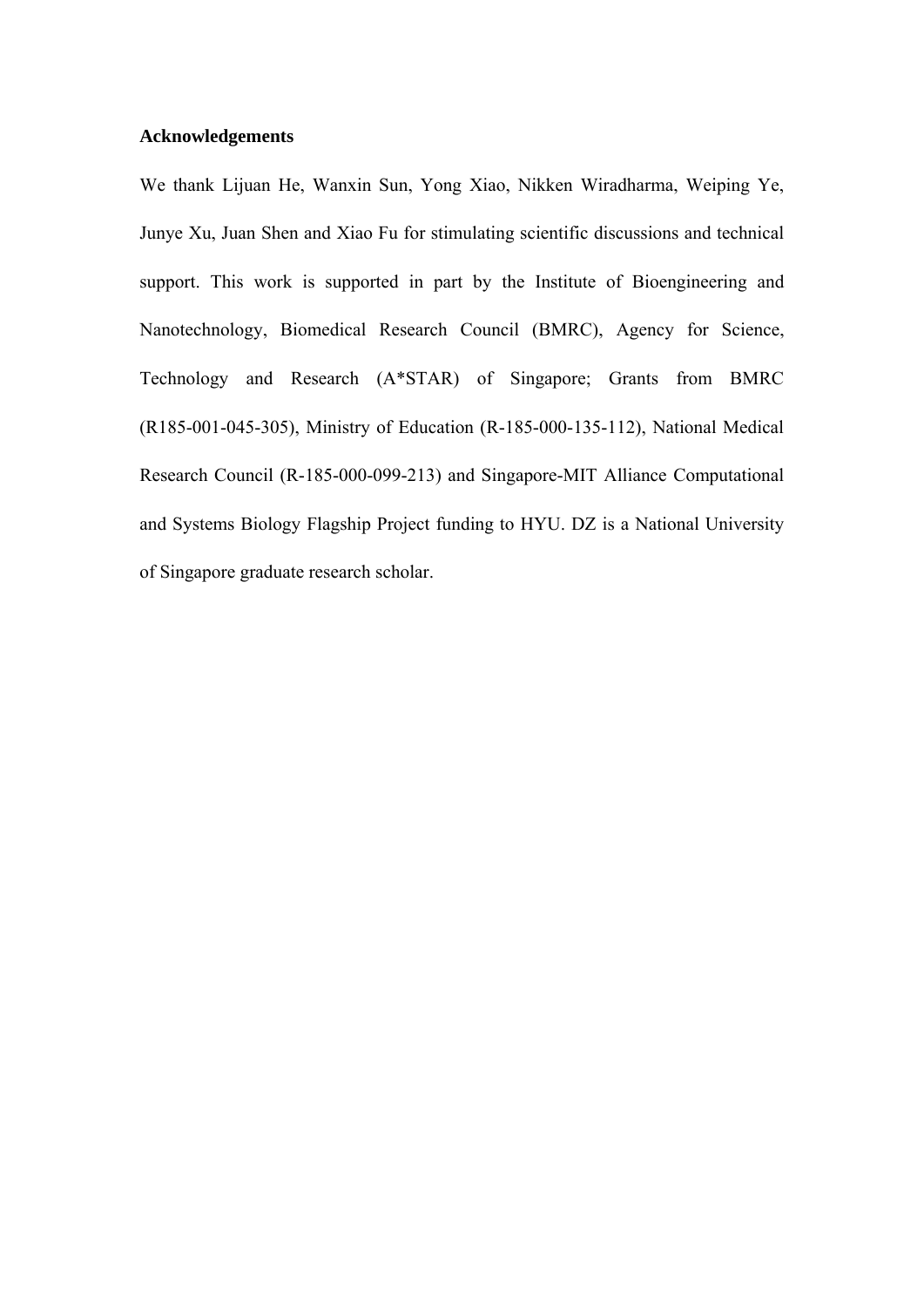# **References**

1. Langer R, Vacanti JP. Tissue engineering. Science 1993;260:920-926.

2. [Griffith LG,](http://www.ncbi.nlm.nih.gov.libproxy1.nus.edu.sg/sites/entrez?Db=pubmed&Cmd=Search&Term=%22Griffith%20LG%22%5BAuthor%5D&itool=EntrezSystem2.PEntrez.Pubmed.Pubmed_ResultsPanel.Pubmed_DiscoveryPanel.Pubmed_RVAbstractPlus) [Naughton G.](http://www.ncbi.nlm.nih.gov.libproxy1.nus.edu.sg/sites/entrez?Db=pubmed&Cmd=Search&Term=%22Naughton%20G%22%5BAuthor%5D&itool=EntrezSystem2.PEntrez.Pubmed.Pubmed_ResultsPanel.Pubmed_DiscoveryPanel.Pubmed_RVAbstractPlus) Tissue engineering--current challenges and expanding opportunities. Science 2002;295(5557):1009-1014.

3. [Pryor HI 2nd](http://www.ncbi.nlm.nih.gov.libproxy1.nus.edu.sg/sites/entrez?Db=pubmed&Cmd=Search&Term=%22Pryor%20HI%202nd%22%5BAuthor%5D&itool=EntrezSystem2.PEntrez.Pubmed.Pubmed_ResultsPanel.Pubmed_DiscoveryPanel.Pubmed_RVAbstractPlus), [Vacanti JP.](http://www.ncbi.nlm.nih.gov.libproxy1.nus.edu.sg/sites/entrez?Db=pubmed&Cmd=Search&Term=%22Vacanti%20JP%22%5BAuthor%5D&itool=EntrezSystem2.PEntrez.Pubmed.Pubmed_ResultsPanel.Pubmed_DiscoveryPanel.Pubmed_RVAbstractPlus) The promise of artificial liver replacement. Front Biosci 2008;13:2140-2159.

4. [Kelm JM,](http://www.ncbi.nlm.nih.gov.libproxy1.nus.edu.sg/sites/entrez?Db=pubmed&Cmd=Search&Term=%22Kelm%20JM%22%5BAuthor%5D&itool=EntrezSystem2.PEntrez.Pubmed.Pubmed_ResultsPanel.Pubmed_DiscoveryPanel.Pubmed_RVAbstractPlus) [Fussenegger M.](http://www.ncbi.nlm.nih.gov.libproxy1.nus.edu.sg/sites/entrez?Db=pubmed&Cmd=Search&Term=%22Fussenegger%20M%22%5BAuthor%5D&itool=EntrezSystem2.PEntrez.Pubmed.Pubmed_ResultsPanel.Pubmed_DiscoveryPanel.Pubmed_RVAbstractPlus) Microscale tissue engineering using gravity-enforced cell assembly. Trends Biotechnol 2004;22(4):195-202.

5. [Bhatia SN,](http://www.ncbi.nlm.nih.gov.libproxy1.nus.edu.sg/sites/entrez?Db=pubmed&Cmd=Search&Term=%22Bhatia%20SN%22%5BAuthor%5D&itool=EntrezSystem2.PEntrez.Pubmed.Pubmed_ResultsPanel.Pubmed_DiscoveryPanel.Pubmed_RVAbstractPlus) [Balis UJ,](http://www.ncbi.nlm.nih.gov.libproxy1.nus.edu.sg/sites/entrez?Db=pubmed&Cmd=Search&Term=%22Balis%20UJ%22%5BAuthor%5D&itool=EntrezSystem2.PEntrez.Pubmed.Pubmed_ResultsPanel.Pubmed_DiscoveryPanel.Pubmed_RVAbstractPlus) [Yarmush ML,](http://www.ncbi.nlm.nih.gov.libproxy1.nus.edu.sg/sites/entrez?Db=pubmed&Cmd=Search&Term=%22Yarmush%20ML%22%5BAuthor%5D&itool=EntrezSystem2.PEntrez.Pubmed.Pubmed_ResultsPanel.Pubmed_DiscoveryPanel.Pubmed_RVAbstractPlus) [Toner M](http://www.ncbi.nlm.nih.gov.libproxy1.nus.edu.sg/sites/entrez?Db=pubmed&Cmd=Search&Term=%22Toner%20M%22%5BAuthor%5D&itool=EntrezSystem2.PEntrez.Pubmed.Pubmed_ResultsPanel.Pubmed_DiscoveryPanel.Pubmed_RVAbstractPlus). Effect of cell-cell interactions in preservation of cellular phenotype: cocultivation of hepatocytes and nonparenchymal cells. FASEB J 1999;13:1883-1900.

6. [Lazar A, Peshwa MV, Wu FJ, Chi CM, Cerra FB, Hu WS.](http://www.ncbi.nlm.nih.gov.libproxy1.nus.edu.sg/pubmed/7640865?ordinalpos=11&itool=EntrezSystem2.PEntrez.Pubmed.Pubmed_ResultsPanel.Pubmed_RVDocSum) Formation of porcine hepatocyte spheroids for use in a bioartificial liver. Cell Transplant 1995;4(3):259-268.

7. [Nyberg SL,](http://www.ncbi.nlm.nih.gov.libproxy1.nus.edu.sg/sites/entrez?Db=pubmed&Cmd=Search&Term=%22Nyberg%20SL%22%5BAuthor%5D&itool=EntrezSystem2.PEntrez.Pubmed.Pubmed_ResultsPanel.Pubmed_DiscoveryPanel.Pubmed_RVAbstractPlus) [Hardin J,](http://www.ncbi.nlm.nih.gov.libproxy1.nus.edu.sg/sites/entrez?Db=pubmed&Cmd=Search&Term=%22Hardin%20J%22%5BAuthor%5D&itool=EntrezSystem2.PEntrez.Pubmed.Pubmed_ResultsPanel.Pubmed_DiscoveryPanel.Pubmed_RVAbstractPlus) [Amiot B,](http://www.ncbi.nlm.nih.gov.libproxy1.nus.edu.sg/sites/entrez?Db=pubmed&Cmd=Search&Term=%22Amiot%20B%22%5BAuthor%5D&itool=EntrezSystem2.PEntrez.Pubmed.Pubmed_ResultsPanel.Pubmed_DiscoveryPanel.Pubmed_RVAbstractPlus) [Argikar UA](http://www.ncbi.nlm.nih.gov.libproxy1.nus.edu.sg/sites/entrez?Db=pubmed&Cmd=Search&Term=%22Argikar%20UA%22%5BAuthor%5D&itool=EntrezSystem2.PEntrez.Pubmed.Pubmed_ResultsPanel.Pubmed_DiscoveryPanel.Pubmed_RVAbstractPlus), [Remmel RP,](http://www.ncbi.nlm.nih.gov.libproxy1.nus.edu.sg/sites/entrez?Db=pubmed&Cmd=Search&Term=%22Remmel%20RP%22%5BAuthor%5D&itool=EntrezSystem2.PEntrez.Pubmed.Pubmed_ResultsPanel.Pubmed_DiscoveryPanel.Pubmed_RVAbstractPlus) [Rinaldo P](http://www.ncbi.nlm.nih.gov.libproxy1.nus.edu.sg/sites/entrez?Db=pubmed&Cmd=Search&Term=%22Rinaldo%20P%22%5BAuthor%5D&itool=EntrezSystem2.PEntrez.Pubmed.Pubmed_ResultsPanel.Pubmed_DiscoveryPanel.Pubmed_RVAbstractPlus). Rapid, large-scale formation of porcine hepatocyte spheroids in a novel spheroid reservoir bioartificial liver. Liver Transpl 2005;11(8):901-910.

8. [Jakab K](http://www.ncbi.nlm.nih.gov.libproxy1.nus.edu.sg/sites/entrez?Db=pubmed&Cmd=Search&Term=%22Jakab%20K%22%5BAuthor%5D&itool=EntrezSystem2.PEntrez.Pubmed.Pubmed_ResultsPanel.Pubmed_DiscoveryPanel.Pubmed_RVAbstractPlus), [Neagu A,](http://www.ncbi.nlm.nih.gov.libproxy1.nus.edu.sg/sites/entrez?Db=pubmed&Cmd=Search&Term=%22Neagu%20A%22%5BAuthor%5D&itool=EntrezSystem2.PEntrez.Pubmed.Pubmed_ResultsPanel.Pubmed_DiscoveryPanel.Pubmed_RVAbstractPlus) [Mironov V,](http://www.ncbi.nlm.nih.gov.libproxy1.nus.edu.sg/sites/entrez?Db=pubmed&Cmd=Search&Term=%22Mironov%20V%22%5BAuthor%5D&itool=EntrezSystem2.PEntrez.Pubmed.Pubmed_ResultsPanel.Pubmed_DiscoveryPanel.Pubmed_RVAbstractPlus) [Markwald RR,](http://www.ncbi.nlm.nih.gov.libproxy1.nus.edu.sg/sites/entrez?Db=pubmed&Cmd=Search&Term=%22Markwald%20RR%22%5BAuthor%5D&itool=EntrezSystem2.PEntrez.Pubmed.Pubmed_ResultsPanel.Pubmed_DiscoveryPanel.Pubmed_RVAbstractPlus) [Forgacs G.](http://www.ncbi.nlm.nih.gov.libproxy1.nus.edu.sg/sites/entrez?Db=pubmed&Cmd=Search&Term=%22Forgacs%20G%22%5BAuthor%5D&itool=EntrezSystem2.PEntrez.Pubmed.Pubmed_ResultsPanel.Pubmed_DiscoveryPanel.Pubmed_RVAbstractPlus) Engineering biological structures of prescribed shape using self-assembling multicellular systems. Proc Natl Acad Sci U S A 2004;101(9):2864-2869.

9. [Furukawa KS](http://www.ncbi.nlm.nih.gov.libproxy1.nus.edu.sg/sites/entrez?Db=pubmed&Cmd=Search&Term=%22Furukawa%20KS%22%5BAuthor%5D&itool=EntrezSystem2.PEntrez.Pubmed.Pubmed_ResultsPanel.Pubmed_DiscoveryPanel.Pubmed_RVAbstractPlus), [Suenaga H,](http://www.ncbi.nlm.nih.gov.libproxy1.nus.edu.sg/sites/entrez?Db=pubmed&Cmd=Search&Term=%22Suenaga%20H%22%5BAuthor%5D&itool=EntrezSystem2.PEntrez.Pubmed.Pubmed_ResultsPanel.Pubmed_DiscoveryPanel.Pubmed_RVAbstractPlus) [Toita K,](http://www.ncbi.nlm.nih.gov.libproxy1.nus.edu.sg/sites/entrez?Db=pubmed&Cmd=Search&Term=%22Toita%20K%22%5BAuthor%5D&itool=EntrezSystem2.PEntrez.Pubmed.Pubmed_ResultsPanel.Pubmed_DiscoveryPanel.Pubmed_RVAbstractPlus) [Numata A](http://www.ncbi.nlm.nih.gov.libproxy1.nus.edu.sg/sites/entrez?Db=pubmed&Cmd=Search&Term=%22Numata%20A%22%5BAuthor%5D&itool=EntrezSystem2.PEntrez.Pubmed.Pubmed_ResultsPanel.Pubmed_DiscoveryPanel.Pubmed_RVAbstractPlus), [Tanaka J](http://www.ncbi.nlm.nih.gov.libproxy1.nus.edu.sg/sites/entrez?Db=pubmed&Cmd=Search&Term=%22Tanaka%20J%22%5BAuthor%5D&itool=EntrezSystem2.PEntrez.Pubmed.Pubmed_ResultsPanel.Pubmed_DiscoveryPanel.Pubmed_RVAbstractPlus), [Ushida T,](http://www.ncbi.nlm.nih.gov.libproxy1.nus.edu.sg/sites/entrez?Db=pubmed&Cmd=Search&Term=%22Ushida%20T%22%5BAuthor%5D&itool=EntrezSystem2.PEntrez.Pubmed.Pubmed_ResultsPanel.Pubmed_DiscoveryPanel.Pubmed_RVAbstractPlus) et. al. Rapid and large-scale formation of chondrocyte aggregates by rotational culture. Cell Transplant 2003;12(5):475-479.

10. Furukawa K, Ushida T, Kunii K, Sakai Y, Tanaka J, Tateishi T. Effects of hormone and growth factor on formation of fibroblast-aggregates for tissue-engineered skin. Mater Sci Eng: C 2001;17(1-2):59-62.

11. [Kunz-Schughart LA,](http://www.ncbi.nlm.nih.gov.libproxy1.nus.edu.sg/sites/entrez?Db=pubmed&Cmd=Search&Term=%22Kunz-Schughart%20LA%22%5BAuthor%5D&itool=EntrezSystem2.PEntrez.Pubmed.Pubmed_ResultsPanel.Pubmed_DiscoveryPanel.Pubmed_RVAbstractPlus) [Freyer JP](http://www.ncbi.nlm.nih.gov.libproxy1.nus.edu.sg/sites/entrez?Db=pubmed&Cmd=Search&Term=%22Freyer%20JP%22%5BAuthor%5D&itool=EntrezSystem2.PEntrez.Pubmed.Pubmed_ResultsPanel.Pubmed_DiscoveryPanel.Pubmed_RVAbstractPlus), [Hofstaedter F,](http://www.ncbi.nlm.nih.gov.libproxy1.nus.edu.sg/sites/entrez?Db=pubmed&Cmd=Search&Term=%22Hofstaedter%20F%22%5BAuthor%5D&itool=EntrezSystem2.PEntrez.Pubmed.Pubmed_ResultsPanel.Pubmed_DiscoveryPanel.Pubmed_RVAbstractPlus) [Ebner R.](http://www.ncbi.nlm.nih.gov.libproxy1.nus.edu.sg/sites/entrez?Db=pubmed&Cmd=Search&Term=%22Ebner%20R%22%5BAuthor%5D&itool=EntrezSystem2.PEntrez.Pubmed.Pubmed_ResultsPanel.Pubmed_DiscoveryPanel.Pubmed_RVAbstractPlus) The use of 3-D cultures for high throughput screening: the multicellular spheroid model. J Biomol Screen 2004;9:273-285.

12. Wu LY, Carlo DD, Lee LP. Microfluidic self-assembly of tumor spheroids for anticancer drug discovery. Biomed Microdevices 2008;10(1):117-121.

13. [Hasebe Y,](http://www.ncbi.nlm.nih.gov.libproxy1.nus.edu.sg/sites/entrez?Db=pubmed&Cmd=Search&Term=%22Hasebe%20Y%22%5BAuthor%5D&itool=EntrezSystem2.PEntrez.Pubmed.Pubmed_ResultsPanel.Pubmed_DiscoveryPanel.Pubmed_RVAbstractPlus) [Akao M,](http://www.ncbi.nlm.nih.gov.libproxy1.nus.edu.sg/sites/entrez?Db=pubmed&Cmd=Search&Term=%22Akao%20M%22%5BAuthor%5D&itool=EntrezSystem2.PEntrez.Pubmed.Pubmed_ResultsPanel.Pubmed_DiscoveryPanel.Pubmed_RVAbstractPlus) [Okumura N,](http://www.ncbi.nlm.nih.gov.libproxy1.nus.edu.sg/sites/entrez?Db=pubmed&Cmd=Search&Term=%22Okumura%20N%22%5BAuthor%5D&itool=EntrezSystem2.PEntrez.Pubmed.Pubmed_ResultsPanel.Pubmed_DiscoveryPanel.Pubmed_RVAbstractPlus) [Izumi T,](http://www.ncbi.nlm.nih.gov.libproxy1.nus.edu.sg/sites/entrez?Db=pubmed&Cmd=Search&Term=%22Izumi%20T%22%5BAuthor%5D&itool=EntrezSystem2.PEntrez.Pubmed.Pubmed_ResultsPanel.Pubmed_DiscoveryPanel.Pubmed_RVAbstractPlus) [Koh T,](http://www.ncbi.nlm.nih.gov.libproxy1.nus.edu.sg/sites/entrez?Db=pubmed&Cmd=Search&Term=%22Koh%20T%22%5BAuthor%5D&itool=EntrezSystem2.PEntrez.Pubmed.Pubmed_ResultsPanel.Pubmed_DiscoveryPanel.Pubmed_RVAbstractPlus) [Seki T,](http://www.ncbi.nlm.nih.gov.libproxy1.nus.edu.sg/sites/entrez?Db=pubmed&Cmd=Search&Term=%22Seki%20T%22%5BAuthor%5D&itool=EntrezSystem2.PEntrez.Pubmed.Pubmed_ResultsPanel.Pubmed_DiscoveryPanel.Pubmed_RVAbstractPlus) [et](http://www.ncbi.nlm.nih.gov.libproxy1.nus.edu.sg/sites/entrez?Db=pubmed&Cmd=Search&Term=%22Ariga%20T%22%5BAuthor%5D&itool=EntrezSystem2.PEntrez.Pubmed.Pubmed_ResultsPanel.Pubmed_DiscoveryPanel.Pubmed_RVAbstractPlus) al. Plasminogen activator/plasmin system regulates formation of the hepatocyte spheroids. Biochem Biophys Res Commun 2003;308(4):852-857.

14. [Koide N,](http://www.ncbi.nlm.nih.gov.libproxy1.nus.edu.sg/sites/entrez?Db=pubmed&Cmd=Search&Term=%22Koide%20N%22%5BAuthor%5D&itool=EntrezSystem2.PEntrez.Pubmed.Pubmed_ResultsPanel.Pubmed_DiscoveryPanel.Pubmed_RVAbstractPlus) [Sakaguchi K,](http://www.ncbi.nlm.nih.gov.libproxy1.nus.edu.sg/sites/entrez?Db=pubmed&Cmd=Search&Term=%22Sakaguchi%20K%22%5BAuthor%5D&itool=EntrezSystem2.PEntrez.Pubmed.Pubmed_ResultsPanel.Pubmed_DiscoveryPanel.Pubmed_RVAbstractPlus) [Koide Y,](http://www.ncbi.nlm.nih.gov.libproxy1.nus.edu.sg/sites/entrez?Db=pubmed&Cmd=Search&Term=%22Koide%20Y%22%5BAuthor%5D&itool=EntrezSystem2.PEntrez.Pubmed.Pubmed_ResultsPanel.Pubmed_DiscoveryPanel.Pubmed_RVAbstractPlus) [Asano K,](http://www.ncbi.nlm.nih.gov.libproxy1.nus.edu.sg/sites/entrez?Db=pubmed&Cmd=Search&Term=%22Asano%20K%22%5BAuthor%5D&itool=EntrezSystem2.PEntrez.Pubmed.Pubmed_ResultsPanel.Pubmed_DiscoveryPanel.Pubmed_RVAbstractPlus) [Kawaguchi M](http://www.ncbi.nlm.nih.gov.libproxy1.nus.edu.sg/sites/entrez?Db=pubmed&Cmd=Search&Term=%22Kawaguchi%20M%22%5BAuthor%5D&itool=EntrezSystem2.PEntrez.Pubmed.Pubmed_ResultsPanel.Pubmed_DiscoveryPanel.Pubmed_RVAbstractPlus), [Matsushima H,](http://www.ncbi.nlm.nih.gov.libproxy1.nus.edu.sg/sites/entrez?Db=pubmed&Cmd=Search&Term=%22Matsushima%20H%22%5BAuthor%5D&itool=EntrezSystem2.PEntrez.Pubmed.Pubmed_ResultsPanel.Pubmed_DiscoveryPanel.Pubmed_RVAbstractPlus) et al. Formation of multicellular spheroids composed of adult rat hepatocytes in dishes with positively charged surfaces and under other nonadherent environments. Exp Cell Res 1990;186(2):227-235.

15. Liang JF, Akaike T. Formation of multilayer aggregates of hepatocytes cultured on ligand-coated surfaces. Biotechnol Lett 1999;21(12):1065-1069.

16. Yamazaki M, Tsuchida M, Kobayashi KY, Takezawa T, Mori Y. A novel method to prepare multicellular spheroids from varied cell types. Biotechnol Bioeng 1995;48(1):17-24.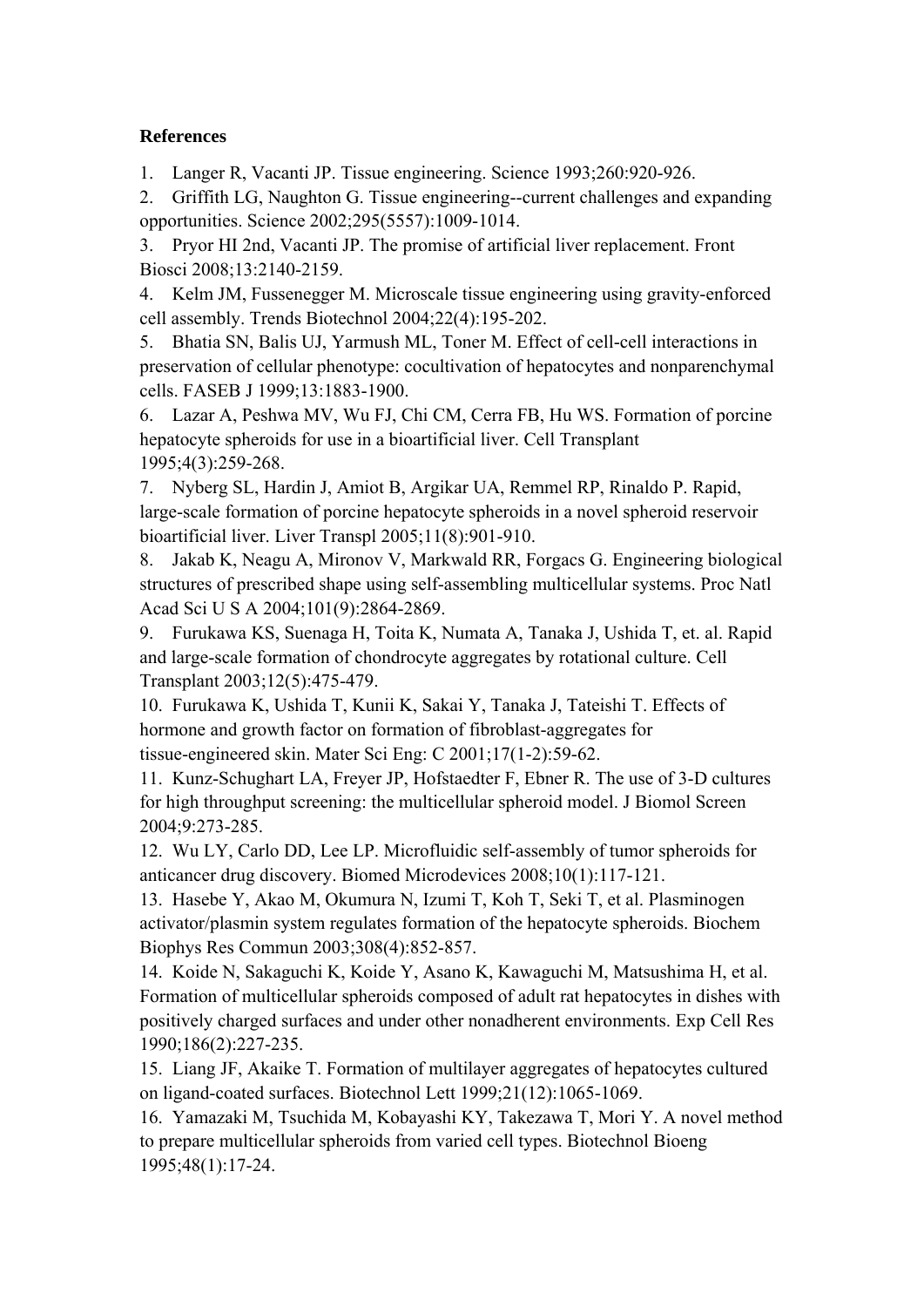17. Okubo H, Matsushita Mi, Kamachi H, Kawai T, Takahashi M, Fujimoto T, et al. A novel method for faster formation of rat liver cell spheroids. Artif Organs 2002;26(6):497-505.

18. Suenaga H, Furukawa KS, Ushida T, Takato T, Tateishi T. Aggregate formation of bone marrow stromal cells by rotation culture. Mater Sci Eng: C 2004;24(3):421-424.

19. [Del Duca D](http://www.ncbi.nlm.nih.gov.libproxy1.nus.edu.sg/sites/entrez?Db=pubmed&Cmd=Search&Term=%22Del%20Duca%20D%22%5BAuthor%5D&itool=EntrezSystem2.PEntrez.Pubmed.Pubmed_ResultsPanel.Pubmed_DiscoveryPanel.Pubmed_RVAbstractPlus), [Werbowetski T,](http://www.ncbi.nlm.nih.gov.libproxy1.nus.edu.sg/sites/entrez?Db=pubmed&Cmd=Search&Term=%22Werbowetski%20T%22%5BAuthor%5D&itool=EntrezSystem2.PEntrez.Pubmed.Pubmed_ResultsPanel.Pubmed_DiscoveryPanel.Pubmed_RVAbstractPlus) [Del Maestro RF.](http://www.ncbi.nlm.nih.gov.libproxy1.nus.edu.sg/sites/entrez?Db=pubmed&Cmd=Search&Term=%22Del%20Maestro%20RF%22%5BAuthor%5D&itool=EntrezSystem2.PEntrez.Pubmed.Pubmed_ResultsPanel.Pubmed_DiscoveryPanel.Pubmed_RVAbstractPlus) Spheroid preparation from hanging drops: characterization of a model of brain tumor invasion. J Neurooncol 2004;67(3):295-303.

20. Dai W, Belt J, Saltzman WM. Cell-binding peptides conjugated to poly(ethylene glycol) promote neural cell aggregation. Nat Biotechnol 1994;12:797-801.

21. Dai W, Saltzman WM. Fibroblast aggregation by suspension with conjugates of poly(ethylene glycol) and RGD. Biotechnol Bioeng 2000;50(4):349-356.

22. [Yamada](http://lib.bioinfo.pl/auth:Yamada,K) K, [Kamihira](http://lib.bioinfo.pl/auth:Kamihira,M) M, [Iijima](http://lib.bioinfo.pl/auth:Iijima,S) S. Enhanced cell aggregation and liver functions using polymers modified with a cell-specific ligand in primary hepatocyte cultures. J Biosci Bioeng 1999;88(5):557-562.

23. [Gestwicki JE,](http://www.ncbi.nlm.nih.gov.libproxy1.nus.edu.sg/sites/entrez?Db=pubmed&Cmd=Search&Term=%22Gestwicki%20JE%22%5BAuthor%5D&itool=EntrezSystem2.PEntrez.Pubmed.Pubmed_ResultsPanel.Pubmed_DiscoveryPanel.Pubmed_RVAbstractPlus) [Strong LE](http://www.ncbi.nlm.nih.gov.libproxy1.nus.edu.sg/sites/entrez?Db=pubmed&Cmd=Search&Term=%22Strong%20LE%22%5BAuthor%5D&itool=EntrezSystem2.PEntrez.Pubmed.Pubmed_ResultsPanel.Pubmed_DiscoveryPanel.Pubmed_RVAbstractPlus), [Cairo CW](http://www.ncbi.nlm.nih.gov.libproxy1.nus.edu.sg/sites/entrez?Db=pubmed&Cmd=Search&Term=%22Cairo%20CW%22%5BAuthor%5D&itool=EntrezSystem2.PEntrez.Pubmed.Pubmed_ResultsPanel.Pubmed_DiscoveryPanel.Pubmed_RVAbstractPlus), [Boehm FJ](http://www.ncbi.nlm.nih.gov.libproxy1.nus.edu.sg/sites/entrez?Db=pubmed&Cmd=Search&Term=%22Boehm%20FJ%22%5BAuthor%5D&itool=EntrezSystem2.PEntrez.Pubmed.Pubmed_ResultsPanel.Pubmed_DiscoveryPanel.Pubmed_RVAbstractPlus), [Kiessling LL](http://www.ncbi.nlm.nih.gov.libproxy1.nus.edu.sg/sites/entrez?Db=pubmed&Cmd=Search&Term=%22Kiessling%20LL%22%5BAuthor%5D&itool=EntrezSystem2.PEntrez.Pubmed.Pubmed_ResultsPanel.Pubmed_DiscoveryPanel.Pubmed_RVAbstractPlus). Cell aggregation by scaffolded receptor clusters. Chem Biol 2002;9(2):163-169.

24. [De Bank PA,](http://www.ncbi.nlm.nih.gov.libproxy1.nus.edu.sg/sites/entrez?Db=pubmed&Cmd=Search&Term=%22De%20Bank%20PA%22%5BAuthor%5D&itool=EntrezSystem2.PEntrez.Pubmed.Pubmed_ResultsPanel.Pubmed_DiscoveryPanel.Pubmed_RVAbstractPlus) [Kellam B,](http://www.ncbi.nlm.nih.gov.libproxy1.nus.edu.sg/sites/entrez?Db=pubmed&Cmd=Search&Term=%22Kellam%20B%22%5BAuthor%5D&itool=EntrezSystem2.PEntrez.Pubmed.Pubmed_ResultsPanel.Pubmed_DiscoveryPanel.Pubmed_RVAbstractPlus) [Kendall DA](http://www.ncbi.nlm.nih.gov.libproxy1.nus.edu.sg/sites/entrez?Db=pubmed&Cmd=Search&Term=%22Kendall%20DA%22%5BAuthor%5D&itool=EntrezSystem2.PEntrez.Pubmed.Pubmed_ResultsPanel.Pubmed_DiscoveryPanel.Pubmed_RVAbstractPlus), [Shakesheff KM.](http://www.ncbi.nlm.nih.gov.libproxy1.nus.edu.sg/sites/entrez?Db=pubmed&Cmd=Search&Term=%22Shakesheff%20KM%22%5BAuthor%5D&itool=EntrezSystem2.PEntrez.Pubmed.Pubmed_ResultsPanel.Pubmed_DiscoveryPanel.Pubmed_RVAbstractPlus) Surface engineering of living myoblasts via selective periodate oxidation. Biotechnology Bioeng 2003;81(7):800-808.

25. [De Bank PA,](http://www.ncbi.nlm.nih.gov.libproxy1.nus.edu.sg/sites/entrez?Db=pubmed&Cmd=Search&Term=%22De%20Bank%20PA%22%5BAuthor%5D&itool=EntrezSystem2.PEntrez.Pubmed.Pubmed_ResultsPanel.Pubmed_DiscoveryPanel.Pubmed_RVAbstractPlus) [Hou Q,](http://www.ncbi.nlm.nih.gov.libproxy1.nus.edu.sg/sites/entrez?Db=pubmed&Cmd=Search&Term=%22Hou%20Q%22%5BAuthor%5D&itool=EntrezSystem2.PEntrez.Pubmed.Pubmed_ResultsPanel.Pubmed_DiscoveryPanel.Pubmed_RVAbstractPlus) [Warner RM,](http://www.ncbi.nlm.nih.gov.libproxy1.nus.edu.sg/sites/entrez?Db=pubmed&Cmd=Search&Term=%22Warner%20RM%22%5BAuthor%5D&itool=EntrezSystem2.PEntrez.Pubmed.Pubmed_ResultsPanel.Pubmed_DiscoveryPanel.Pubmed_RVAbstractPlus) [Wood IV,](http://www.ncbi.nlm.nih.gov.libproxy1.nus.edu.sg/sites/entrez?Db=pubmed&Cmd=Search&Term=%22Wood%20IV%22%5BAuthor%5D&itool=EntrezSystem2.PEntrez.Pubmed.Pubmed_ResultsPanel.Pubmed_DiscoveryPanel.Pubmed_RVAbstractPlus) [Ali BE](http://www.ncbi.nlm.nih.gov.libproxy1.nus.edu.sg/sites/entrez?Db=pubmed&Cmd=Search&Term=%22Ali%20BE%22%5BAuthor%5D&itool=EntrezSystem2.PEntrez.Pubmed.Pubmed_ResultsPanel.Pubmed_DiscoveryPanel.Pubmed_RVAbstractPlus), [Macneil S](http://www.ncbi.nlm.nih.gov.libproxy1.nus.edu.sg/sites/entrez?Db=pubmed&Cmd=Search&Term=%22Macneil%20S%22%5BAuthor%5D&itool=EntrezSystem2.PEntrez.Pubmed.Pubmed_ResultsPanel.Pubmed_DiscoveryPanel.Pubmed_RVAbstractPlus), et al. Accelerated formation of multicellular 3-D structures by cell-to-cell cross-linking. Biotechnology Bioeng 2007;97(6):1617-1625.

26. [Ong SM,](http://www.ncbi.nlm.nih.gov.libproxy1.nus.edu.sg/sites/entrez?Db=pubmed&Cmd=Search&Term=%22Ong%20SM%22%5BAuthor%5D&itool=EntrezSystem2.PEntrez.Pubmed.Pubmed_ResultsPanel.Pubmed_DiscoveryPanel.Pubmed_RVAbstractPlus) [He L](http://www.ncbi.nlm.nih.gov.libproxy1.nus.edu.sg/sites/entrez?Db=pubmed&Cmd=Search&Term=%22He%20L%22%5BAuthor%5D&itool=EntrezSystem2.PEntrez.Pubmed.Pubmed_ResultsPanel.Pubmed_DiscoveryPanel.Pubmed_RVAbstractPlus), [Thuy Linh NT](http://www.ncbi.nlm.nih.gov.libproxy1.nus.edu.sg/sites/entrez?Db=pubmed&Cmd=Search&Term=%22Thuy%20Linh%20NT%22%5BAuthor%5D&itool=EntrezSystem2.PEntrez.Pubmed.Pubmed_ResultsPanel.Pubmed_DiscoveryPanel.Pubmed_RVAbstractPlus), [Tee YH,](http://www.ncbi.nlm.nih.gov.libproxy1.nus.edu.sg/sites/entrez?Db=pubmed&Cmd=Search&Term=%22Tee%20YH%22%5BAuthor%5D&itool=EntrezSystem2.PEntrez.Pubmed.Pubmed_ResultsPanel.Pubmed_DiscoveryPanel.Pubmed_RVAbstractPlus) [Arooz T,](http://www.ncbi.nlm.nih.gov.libproxy1.nus.edu.sg/sites/entrez?Db=pubmed&Cmd=Search&Term=%22Arooz%20T%22%5BAuthor%5D&itool=EntrezSystem2.PEntrez.Pubmed.Pubmed_ResultsPanel.Pubmed_DiscoveryPanel.Pubmed_RVAbstractPlus) [Tang G](http://www.ncbi.nlm.nih.gov.libproxy1.nus.edu.sg/sites/entrez?Db=pubmed&Cmd=Search&Term=%22Tang%20G%22%5BAuthor%5D&itool=EntrezSystem2.PEntrez.Pubmed.Pubmed_ResultsPanel.Pubmed_DiscoveryPanel.Pubmed_RVAbstractPlus), et al. Transient inter-cellular polymeric linker. Biomaterials 2007;28(25):3656-3667.

27. [Kellam B, De Bank PA, Shakesheff KM.](http://www.ncbi.nlm.nih.gov.libproxy1.nus.edu.sg/pubmed/14671788?ordinalpos=5&itool=EntrezSystem2.PEntrez.Pubmed.Pubmed_ResultsPanel.Pubmed_RVDocSum) Chemical modification of mammalian cell surfaces. Chem Soc Rev 2003;32:327-337.

28. Mammen M, Choi SK, Whitesides GM. Polyvalent interactions in biological systems: implications for design and use of multivalent ligands and inhibitors. Angew Chem Int Ed 1998;37(20):2754-2794.

29. [Boas U,](http://www.ncbi.nlm.nih.gov/sites/entrez?Db=pubmed&Cmd=Search&Term=%22Boas%20U%22%5BAuthor%5D&itool=EntrezSystem2.PEntrez.Pubmed.Pubmed_ResultsPanel.Pubmed_DiscoveryPanel.Pubmed_RVAbstractPlus) [Heegaard PM.](http://www.ncbi.nlm.nih.gov/sites/entrez?Db=pubmed&Cmd=Search&Term=%22Heegaard%20PM%22%5BAuthor%5D&itool=EntrezSystem2.PEntrez.Pubmed.Pubmed_ResultsPanel.Pubmed_DiscoveryPanel.Pubmed_RVAbstractPlus) Dendrimers in drug research. Chem Soc Rev 2004;33:43-63.

30. Johnson MR. Kinetics of reversible endothermic elimination reactions: p-amino carboxylic esters and amides. J Org Chem 1986;51(6):833-837.

31. [Vercruysse KP](http://www.ncbi.nlm.nih.gov/sites/entrez?Db=pubmed&Cmd=Search&Term=%22Vercruysse%20KP%22%5BAuthor%5D&itool=EntrezSystem2.PEntrez.Pubmed.Pubmed_ResultsPanel.Pubmed_DiscoveryPanel.Pubmed_RVAbstractPlus), [Marecak DM,](http://www.ncbi.nlm.nih.gov/sites/entrez?Db=pubmed&Cmd=Search&Term=%22Marecak%20DM%22%5BAuthor%5D&itool=EntrezSystem2.PEntrez.Pubmed.Pubmed_ResultsPanel.Pubmed_DiscoveryPanel.Pubmed_RVAbstractPlus) [Marecek JF,](http://www.ncbi.nlm.nih.gov/sites/entrez?Db=pubmed&Cmd=Search&Term=%22Marecek%20JF%22%5BAuthor%5D&itool=EntrezSystem2.PEntrez.Pubmed.Pubmed_ResultsPanel.Pubmed_DiscoveryPanel.Pubmed_RVAbstractPlus) [Prestwich GD.](http://www.ncbi.nlm.nih.gov/sites/entrez?Db=pubmed&Cmd=Search&Term=%22Prestwich%20GD%22%5BAuthor%5D&itool=EntrezSystem2.PEntrez.Pubmed.Pubmed_ResultsPanel.Pubmed_DiscoveryPanel.Pubmed_RVAbstractPlus) Synthesis and in vitro degradation of new polyvalent hydrazide cross-linked hydrogels of hyaluronic acid. [Bioconjug Chem](javascript:AL_get(this,%20) 1997;8(5):686-694.

32. [Ng KW,](http://www.ncbi.nlm.nih.gov/sites/entrez?Db=pubmed&Cmd=Search&Term=%22Ng%20KW%22%5BAuthor%5D&itool=EntrezSystem2.PEntrez.Pubmed.Pubmed_ResultsPanel.Pubmed_DiscoveryPanel.Pubmed_RVAbstractPlus) [Leong DT](http://www.ncbi.nlm.nih.gov/sites/entrez?Db=pubmed&Cmd=Search&Term=%22Leong%20DT%22%5BAuthor%5D&itool=EntrezSystem2.PEntrez.Pubmed.Pubmed_ResultsPanel.Pubmed_DiscoveryPanel.Pubmed_RVAbstractPlus), [Hutmacher DW.](http://www.ncbi.nlm.nih.gov/sites/entrez?Db=pubmed&Cmd=Search&Term=%22Hutmacher%20DW%22%5BAuthor%5D&itool=EntrezSystem2.PEntrez.Pubmed.Pubmed_ResultsPanel.Pubmed_DiscoveryPanel.Pubmed_RVAbstractPlus) The challenge to measure cell proliferation in two and three dimensions. Tissue Eng 2005;11(1-2):182-191.

33. [Godbey WT,](http://www.ncbi.nlm.nih.gov/sites/entrez?Db=pubmed&Cmd=Search&Term=%22Godbey%20WT%22%5BAuthor%5D&itool=EntrezSystem2.PEntrez.Pubmed.Pubmed_ResultsPanel.Pubmed_DiscoveryPanel.Pubmed_RVAbstractPlus) [Wu KK](http://www.ncbi.nlm.nih.gov/sites/entrez?Db=pubmed&Cmd=Search&Term=%22Wu%20KK%22%5BAuthor%5D&itool=EntrezSystem2.PEntrez.Pubmed.Pubmed_ResultsPanel.Pubmed_DiscoveryPanel.Pubmed_RVAbstractPlus), [Mikos AG](http://www.ncbi.nlm.nih.gov/sites/entrez?Db=pubmed&Cmd=Search&Term=%22Mikos%20AG%22%5BAuthor%5D&itool=EntrezSystem2.PEntrez.Pubmed.Pubmed_ResultsPanel.Pubmed_DiscoveryPanel.Pubmed_RVAbstractPlus). Tracking the intracellular path of poly(ethylenimine)/DNA complexes for gene delivery. Proc Natl Acad Sci U S A 1999;96:5177-5181.